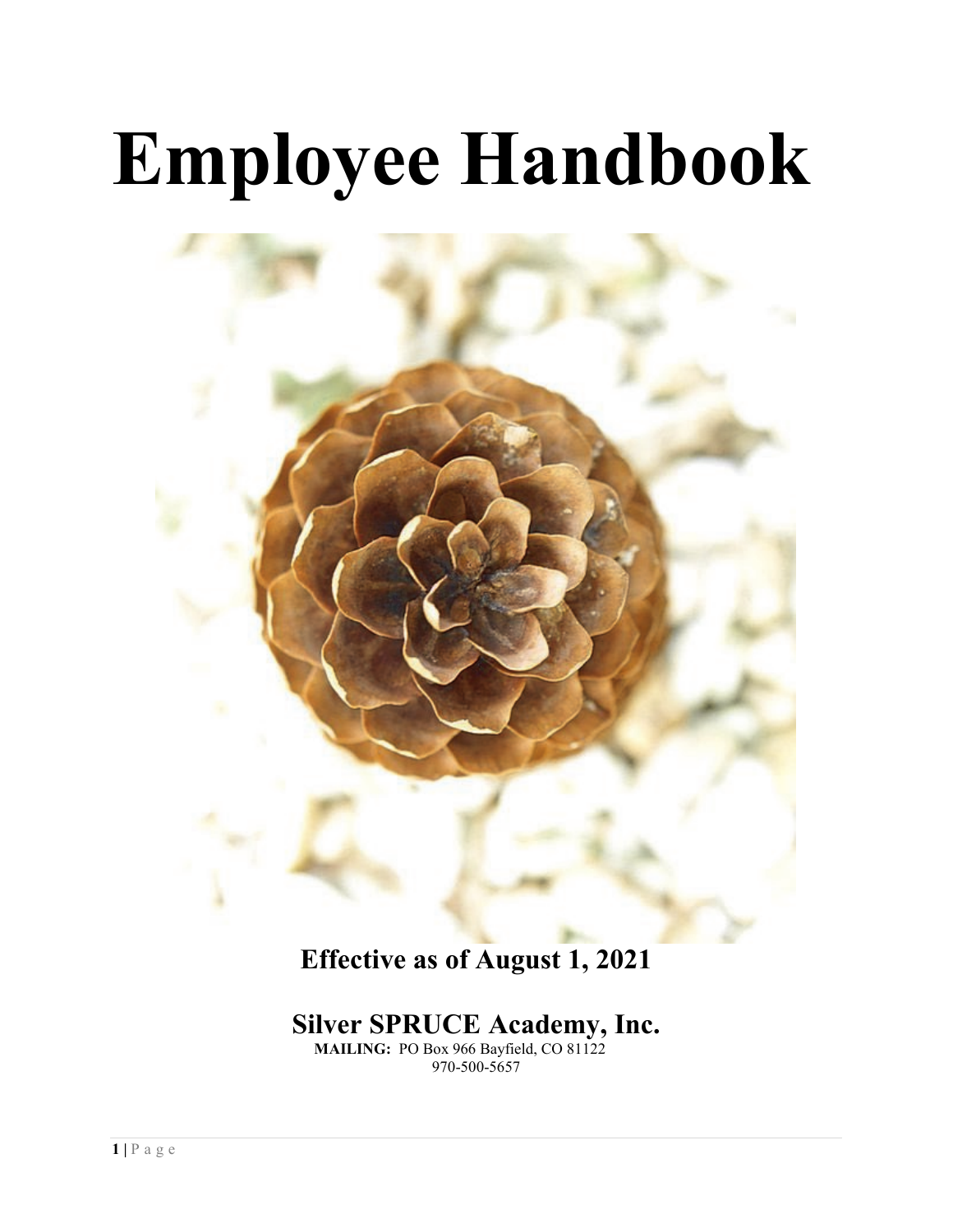# **Silver SPRUCE Academy, Inc.**

 **MAILING:** PO Box 966 Bayfield, CO 81122 970-500-5657

# **Employee Handbook**

# **Table of Contents**

- **1. Welcome** 
	- **1.1. History, Goals & Culture**
	- **1.2. Purpose of Handbook**
	- **1.3. At-Will Employment**
- **2. Workplace Commitments** 
	- **2.1. Equal Opportunity Employment**
	- **2.2. Harassment / Discrimination**
	- **2.3. Drug Free / Alcohol Free**
	- **2.4. Open Door Policy**
- **3. SPRUCE Policy and Procedures** 
	- **3.1. Code of Professional Conduct**
	- **3.2. Dress Code**
	- **3.3. Payday**
	- **3.4. SPRUCE Property**
	- **3.5. Privacy**
	- **3.6. Personnel Files**
	- **3.8. Conflict of Interest**
	- **3.7. Confidentiality**
- **4. Employment Classification** 
	- **4.1. Exempt**
	- **4.2. Non-Exempt**
	- **4.3. Part, Full, or Temporary Status**
	- **4.4.License & Professional Development**
- **5. Attendance Policies** 
	- **5.1. General Attendance**
	- **5.2. Tardiness**
	- **5.3. Breaks**
- **6. Leave Policies** 
	- **6.1. Vacation**
	- **6.2. Sick Leave**



- **6.3. Healthy Family & Workplaces Act 6.4. Holidays 6.5. Jury Duty 6.6. Voting 6.7. Military Leave 6.8. Leave of Absence 7. Work Performance 7.1. Expectations 7.2. Reviews** 
	- **7.3. Insubordination**
- **8. Discipline Policy 8.1. Grounds for Disciplinary Action 8.2. Procedures 8.3. Termination**
- **9. Employee Health and Safety 9.1. Workplace Safety 9.2. Workplace Security 9.3. Emergency Procedures**
- **10. Benefits 10.1. Health Insurance 10.2. Worker's Compensation 10.3. Disability**
- **11. Termination Policies 11.1. Voluntary Termination 11.2. Final Paycheck 11.3. Exit Interview**
- **12. Acknowledgments of Receipt 12.1. Employee Copy 12.2. Employer Copy**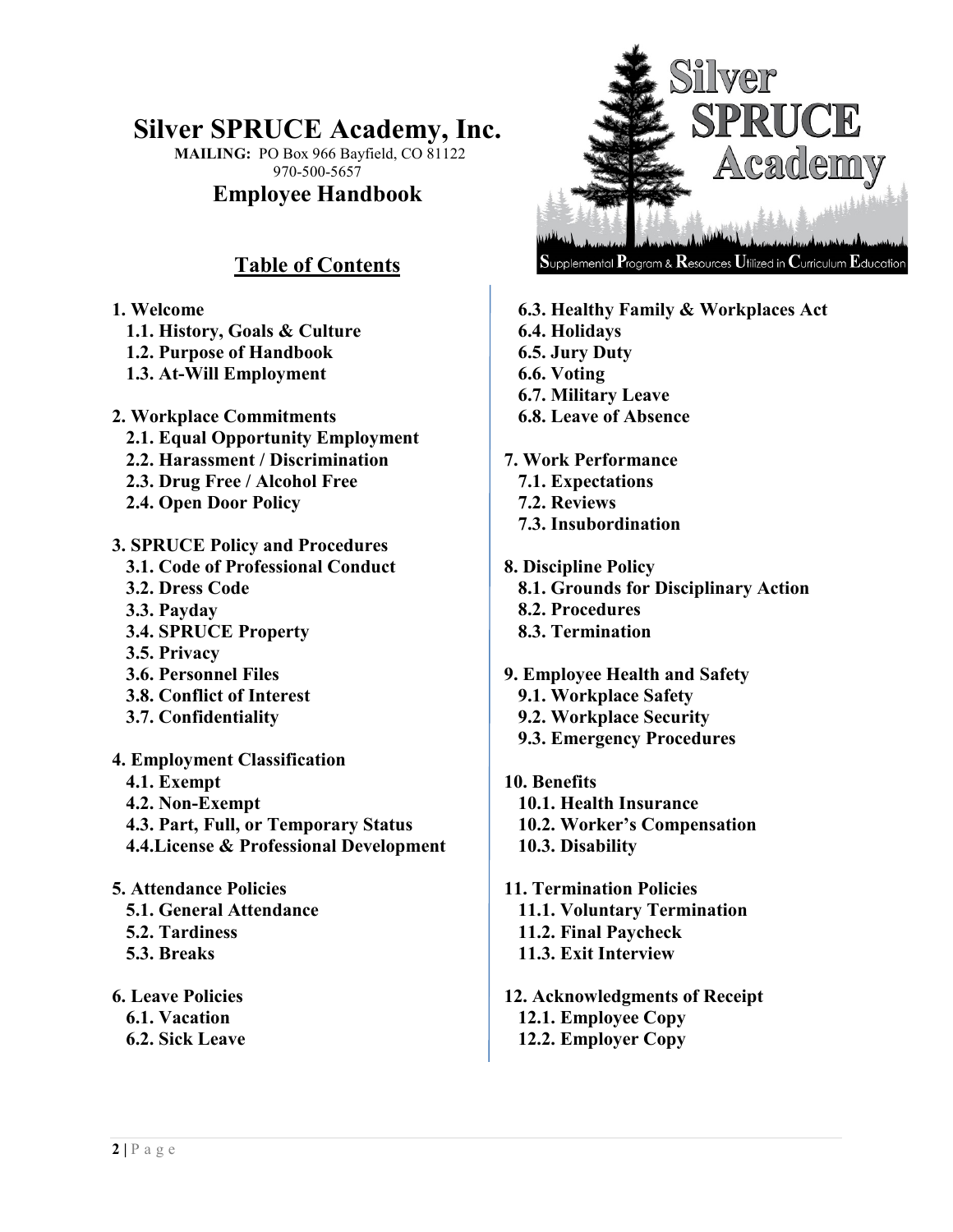#### **Section 1 – Welcome**

#### **1.1 History, Goals & Culture**

Silver SPRUCE Academy, Inc. (further referred to as SPRUCE) formed in 2013 to offer classes, tutoring, testing, and other services or resources to K-12 individualized curriculum education students and parents. SPRUCE was established after overseeing 8 years of increased demand for supplemental services in similar programs, establishing a 5-month co-op under the fiscal agent Skills for Living and Learning, and contracting with area libraries and additional educational organizations to meet the student needs. SPRUCE predominantly offers shared school enrichment courses to school choice students.

The **MISSION** of the nonprofit Silver SPRUCE Academy, Inc. is to provide educational enrichment programs and courses to students and families throughout the Four Corners area, in collaboration with other educational organizations.

#### The **VALUE STATEMENT**

Connecting people through enhanced educational choices in **S**upplemental **P**rograms and **R**esources **U**tilized in **C**urriculum **E**ducation

#### **1.2 Purpose of this Handbook**

The SPRUCE Employee Handbook has been developed to provide general guidelines about SPRUCE policies and procedures for employees. It is a guide to assist you in becoming familiar with some of the privileges and obligations of your employment, including SPRUCE's Policy of voluntary at-will employment. None of the policies or guidelines in the Handbook are intended to give rise to contractual rights or obligations, or to be construed as a guarantee of employment for any specific period, or any specific type of work. Additionally, with the exception of the voluntary at‐will employment policy, these guidelines are subject to modification, amendment or revocation by SPRUCE at any time, without advance notice. The personnel policies of SPRUCE are established by the Board of Directors, which has delegated authority and responsibility for their administration to the Executive Director. The Executive Director may in turn, delegate authority for administering specific policies. Employees are encouraged to consult the Executive Director for additional information regarding the policies, procedures, and privileges described in this Handbook. Questions about personnel matters also may be reviewed with the Executive Director. SPRUCE will provide each individual a copy of this Handbook upon employment. All employees are expected to abide by it. The highest standards of personal and professional ethics and behavior are expected of all SPRUCE employees. Further, SPRUCE expects each employee to display good judgment, diplomacy, and courtesy in their professional relationships with members of SPRUCEʹs Board of Directors, committees, membership, staff, and the public.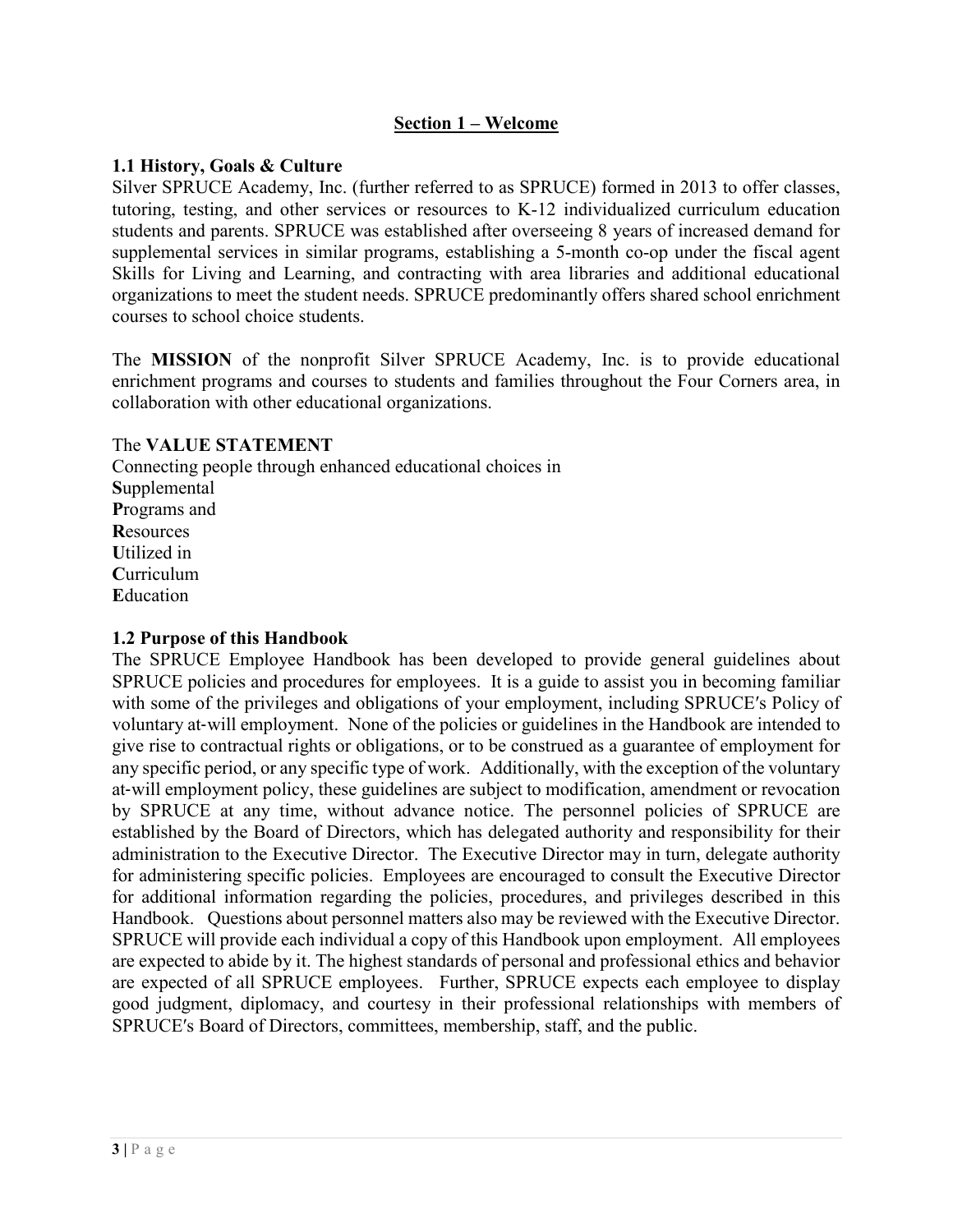#### **1.3 At-Will Employment**

Employment is *at-will*, which means that either you or the Nonprofit may terminate employment at any time, for any reason, with or without notice. The policies and practices described in this employee manual are provided to you for guidance only, but do not constitute a contract of employment. Neither this handbook nor any other documents circulated to employees, nor any verbal representations constitute contracts. No supervisor or employee except the Executive Director has the authority to enter into an employment agreement, express or implied, with any employee concerning the employment relationship. These policies supersede any previous policies that may have been distributed previously. Your signature on the acknowledgement is a certification that you have received a copy of these policies as updated.

#### **Section 2 – Workplace Commitments**

#### **2.1 Equal Opportunity Employment**

SPRUCE is an equal opportunity employer and does not unlawfully discriminate against employees or applicants for employment based on an individual's race, color, religion, creed, sex, national origin, age, disability, marital status, veteran status or any other status protected by applicable law. This policy applies to all terms, conditions and privileges of employment, including recruitment, hiring, placement, compensation, promotion, discipline and termination.

Whenever possible, SPRUCE makes reasonable accommodations for qualified individuals with disabilities to the extent required by law. Employees who would like to request a reasonable accommodation should contact the Executive Director. Several laws enforced by the U.S. Equal Opportunity Employment Commission prohibit workplace discrimination. The Americans with Disabilities Act requires employers to provide, among other things, reasonable accommodations to qualified individuals with disabilities unless to do so would cause an undue hardship to SPRUCE.

#### **2.2 Harassment/Discrimination Policy**

SPRUCE prohibits discrimination or harassment based on race, color, religion, creed, sex, national origin, age, disability, marital status, veteran status or any other status protected by applicable law. Each individual has the right to work in a professional atmosphere that promotes equal employment opportunities and is free from discriminatory practices, including, without limitation, harassment. Consistent with its workplace policy of equal employment opportunity, SPRUCE prohibits and will not tolerate harassment on the basis of race, color, religion, creed, sex, national origin, age, disability, marital status, veteran status or any other status protected by applicable law. Violations of this policy will not be tolerated.

Discrimination includes, but is not limited to: making any employment decision or employment related action on the basis of race, color, religion, creed, age, sex, disability, national origin, marital or veteran status, or any other status protected by applicable law.

Harassment is generally defined as unwelcome verbal or non-verbal conduct, based upon a person's protected characteristic, that denigrates or shows hostility or aversion toward the person because of the characteristic, and which affects the person's employment opportunities or benefits, has the purpose or effect of unreasonably interfering with the person's work performance, or has the purpose or effect of creating an intimidating, hostile or offensive working environment.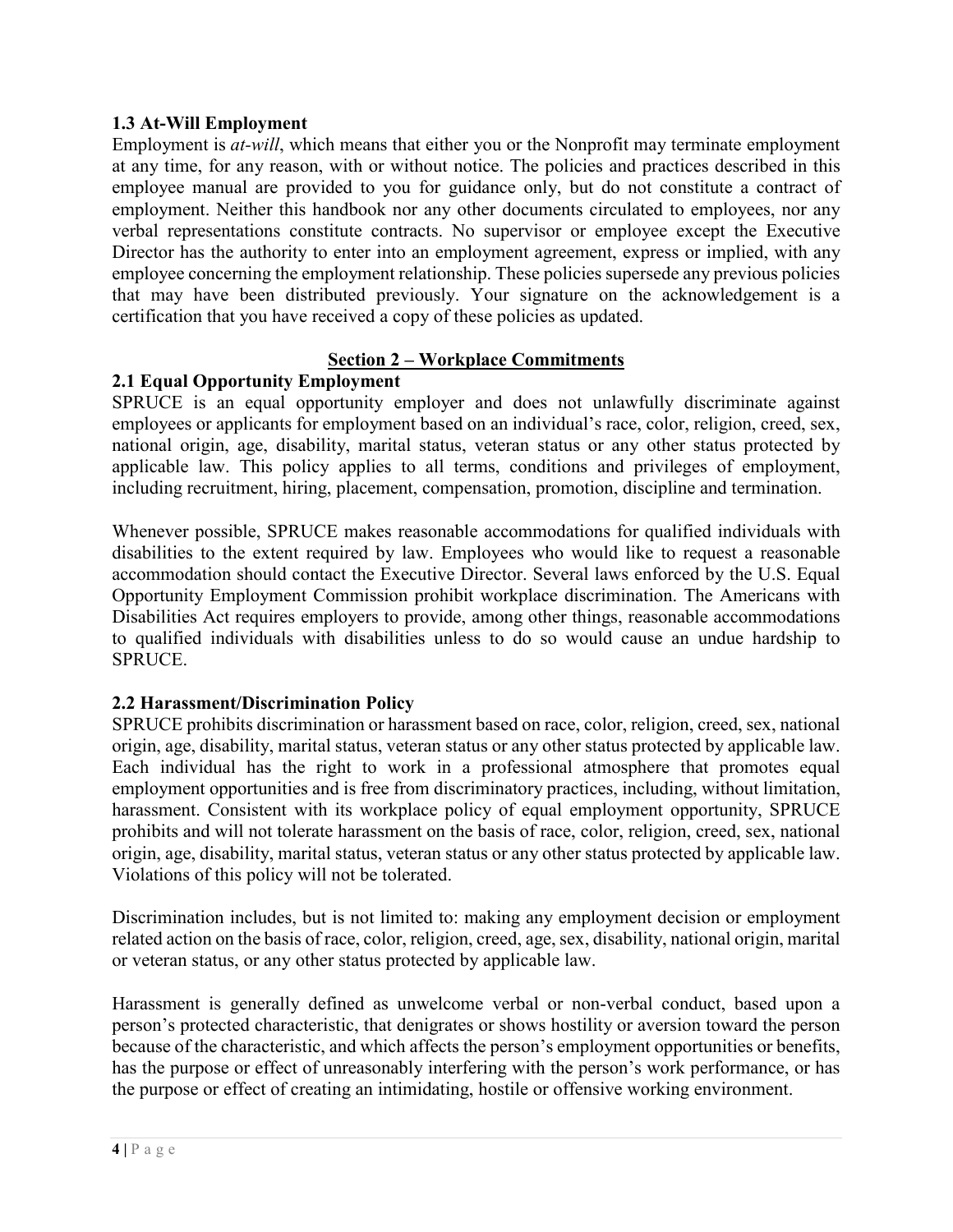Harassing conduct includes, but is not limited to: epithets; slurs or negative stereotyping; threatening, intimidating or hostile acts; denigrating jokes and display or circulation in the workplace of written or graphic material that denigrates or shows hostility or aversion toward an individual or group based on their protected characteristic.

Sexual harassment is defined as unwelcome sexual advances, requests for sexual favors and other verbal, visual or physical conduct of a sexual nature, when:

1. Submission to such conduct is made either explicitly or implicitly a term or condition of an individual's employment;

2. Submission to or rejection of such conduct by an individual is used as the basis for employment decisions affecting such individual; or

3. Such conduct has the purpose or effect of unreasonably interfering with an individual's work performance or creating an intimidating, hostile or offensive working environment.

Examples of sexual harassment include: unwelcome or unsolicited sexual advances; displaying sexually suggestive material; unwelcome sexual flirtations, advances or propositions; suggestive comments; verbal abuse of a sexual nature; sexually oriented jokes; crude or vulgar language or gestures; graphic or verbal commentaries about an individual's body; display or distribution of obscene materials; physical contact such as patting, pinching or brushing against someone's body; or physical assault of a sexual nature.

Reporting: Any SPRUCE employee who feels that he or she has been harassed or discriminated against, or has witnessed or become aware of discrimination or harassment in violation of these policies, should bring the matter to the Executive Director in written form. SPRUCE will promptly investigate all allegations of discrimination and harassment, and take action as appropriate based on the outcome of the investigation. An investigation and its results will be treated as confidential to the extent feasible, and SPRUCE will take appropriate action based on the outcome of the investigation.

No employee will be retaliated against for making a complaint in good faith regarding a violation of these policies, or for participating in good faith in an investigation pursuant to these policies. If an employee feels he/she has been retaliated against, the employee should file a complaint using the procedures set forth above.

# **2.3 Drug-Free / Alcohol-Free Environment**

SPRUCE intends to help provide a safe and drug-free work environment for our participants, collaborating organizations, and our employees.

SPRUCE explicitly prohibits:

- The use, possession, solicitation for, or sale of narcotics or other illegal drugs, alcohol, or prescription medication without a prescription on SPRUCE or collaborating organizations premises or while performing job duties.
- Being impaired or under the influence of legal or illegal drugs or alcohol away from SPRUCE or customer premises, if such impairment or influence adversely affects the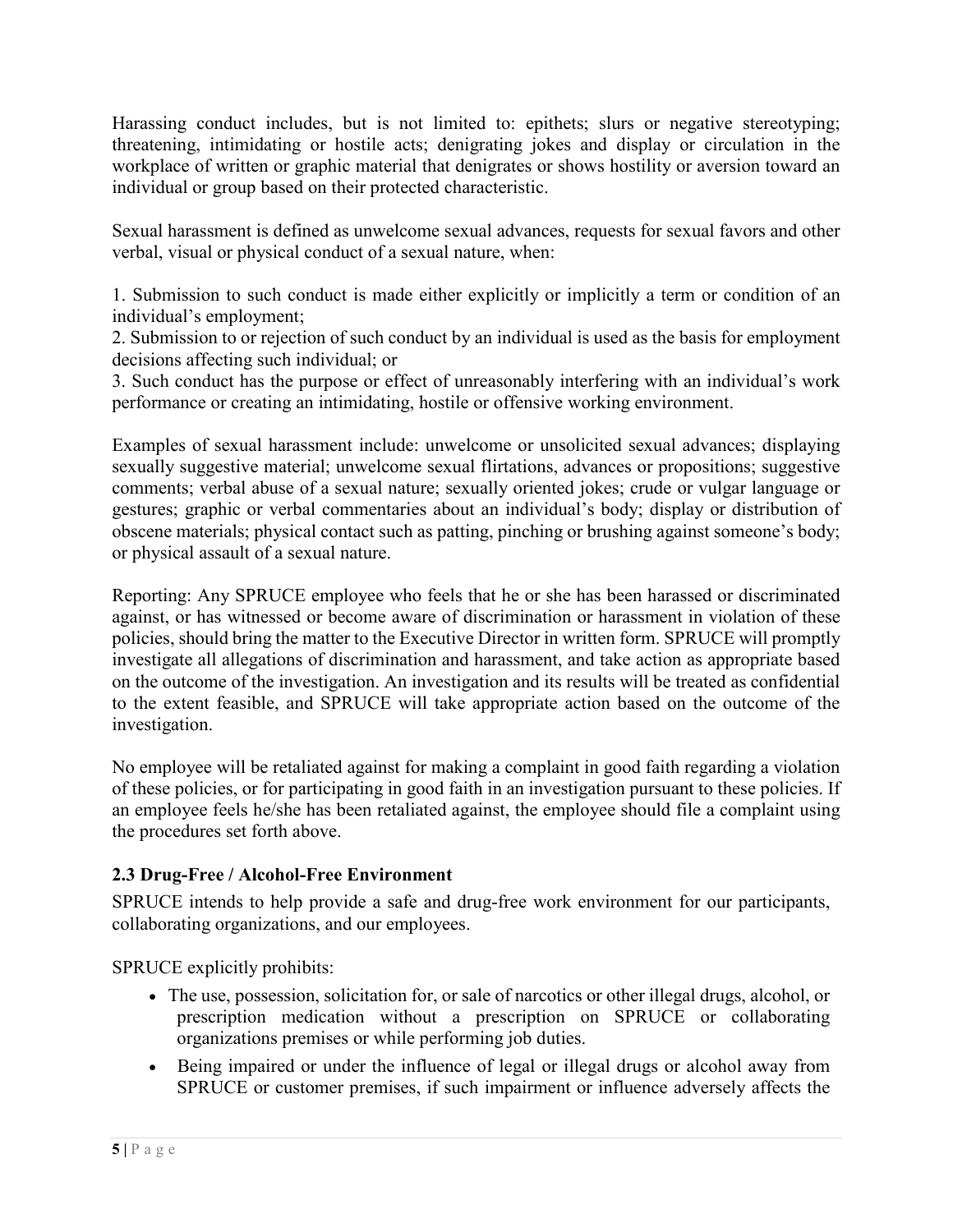employee's work performance, the safety of the employee or of others, or puts at risk SPRUCE's reputation.

- Possession, use, solicitation for, or sale of legal or illegal drugs or alcohol away from SPRUCE or participants premises, if such activity or involvement adversely affects the employee's work performance, the safety of the employee or of others, or puts at risk SPRUCE's reputation.
- The presence of any detectable amount of prohibited substances in the employee's system while at work, while on the premises of SPRUCE or its participants, or while on SPRUCE business. "Prohibited substances" include illegal drugs, alcohol, or prescription drugs not taken in accordance with a prescription given to the employee. SPRUCE may conduct annual random drug and/or alcohol testing and under any of the following circumstances:
- RANDOM TESTING: Employees may be selected at random for drug and/or alcohol testing at any interval determined by SPRUCE.
- FOR-CAUSE TESTING: SPRUCE may ask an employee to submit to a drug and/or alcohol test at any time it feels that the employee may be under the influence of drugs or alcohol, including, but not limited to, the following circumstances: evidence of drugs or alcohol on or about the employee's person or in the employee's vicinity, unusual conduct on the employee's part that suggests impairment or influence of drugs or alcohol, negative performance patterns, or excessive and unexplained absenteeism or tardiness.
- POST-ACCIDENT TESTING: Any employee involved in an on-the-job accident or injury under circumstances that suggest possible use or influence of drugs or alcohol in the accident or injury event may be asked to submit to a drug and/or alcohol test. "Involved in an on-the-job accident or injury," means not only the one who was or could have been injured, but also any employee who potentially contributed to the accident or injury event in any way.

If an employee is tested for drugs or alcohol outside of the employment context and the results indicate a violation of this policy, or if an employee refuses a request to submit to testing under this policy, the employee may be subject to appropriate disciplinary action, up to and possibly including discharge from employment. In such a case, the employee will be given an opportunity to explain the circumstances prior to any final employment action becoming effective.

# **2.4 Open Door Policy**

SPRUCE has an open-door policy and takes employee concerns and problems seriously. SPRUCE values each employee and strives to provide a positive work experience. Employees are encouraged to bring any workplace concerns or problems they might have or know about to the Executive Director or Executive Assistant in an appropriate manner and time.

# **Section 3 – SPRUCE Policies and Procedures**

# **3.1 Professional Conduct/Ethics**

SPRUCE expects its employees to adhere to a standard of professional conduct, integrity, and ethics. This ensures that the work environment is safe, comfortable and productive. Employees should be respectful, courteous, and mindful of other's feelings and needs. General cooperation between coworkers and supervisors is expected. Individuals who act in an unprofessional manner may be subject to disciplinary action.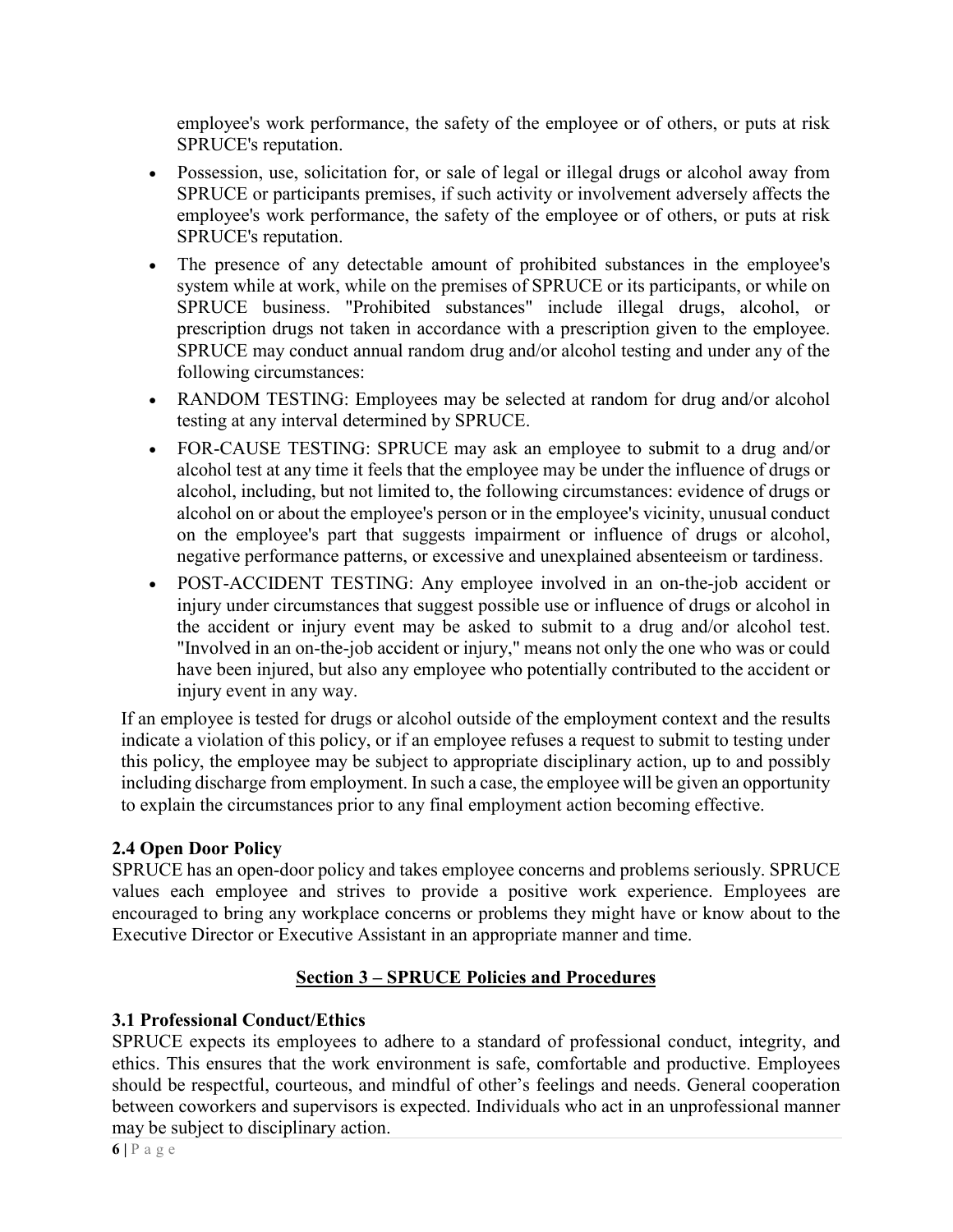- Listen to our stakeholders to make all reasonable efforts to satisfy their needs and concerns within the scope of our mission, to strive for excellence in innovation for demonstrating professional respect and responsiveness to constituents, donors and others.
- Make an effort to understand, respect and support our constituents from other cultures, exemplified by the contributions of our staff and executive leadership, and to contribute to the SPRUCE culture that respects the diverse, individual contributions of staff and leadership.
- Respect the confidentiality of sensitive information about SPRUCE, its participants, constituents, donors, board and employees.
- Comply with applicable federal, state and local laws, regulations and fiduciary responsibilities in an effort to create transparency in all of our operations.
- For the board of directors, provide credible and effective oversight to SPRUCE's work without personal bias.
- Not accept commissions, gifts, payments, loans, promises of future benefits or other items of value from anyone who has or may seek some benefit from SPRUCE in return, other than occasional gifts of nominal value that are in keeping with good business ethics.
- Abide by the governing documents and policies of SPRUCE
- Be accountable for adhering to this Code of Ethics.
- Implement and follow a Conflict of Interest Policy.
- Implement and follow a Whistleblower Policy.
- Act at all times in accordance with the highest ethical standards and in the best interest of SPRUCE, its participants, constituents, donors and reputation.
- Openly and honestly tell the truth.
- Honor commitments and promises to the best of our abilities.
- Appropriately acknowledge contributions from other individuals and organizations who help facilitate our goals.
- Not be deceptive in our fundraising activities or in prospecting for new members to join SPRUCE.
- Advocate for all nonprofit organizations, but not for any specific initiative being respectful to the sector as a whole.
- Not lobby with the intent to influence individual candidates.

# **3.2 Dress Code**

An employee's personal appearance and hygiene is a reflection on SPRUCE's character. Employees are expected to dress appropriately for their individual work responsibilities and position.

SPRUCE strives for professionalism in every aspect of its business. One very visible area is the personal appearance of all staff. Neatness, cleanliness and good personal health habits are very important to the success of SPRUCE. The impressions created by these factors all serve to create our image. Staff should always dress in a manner befitting the job, with due consideration to the needs of SPRUCE, other employees, students, and safety. If staff have questions as to what is appropriate or not, they are encouraged to consult with administration.

The staff is expected to demonstrate good taste and judgment in wearing business casualappropriate clothing. Staff who appear for work inappropriately dressed will be directed to return home and return to work in proper attire. Under such circumstances, associates will not be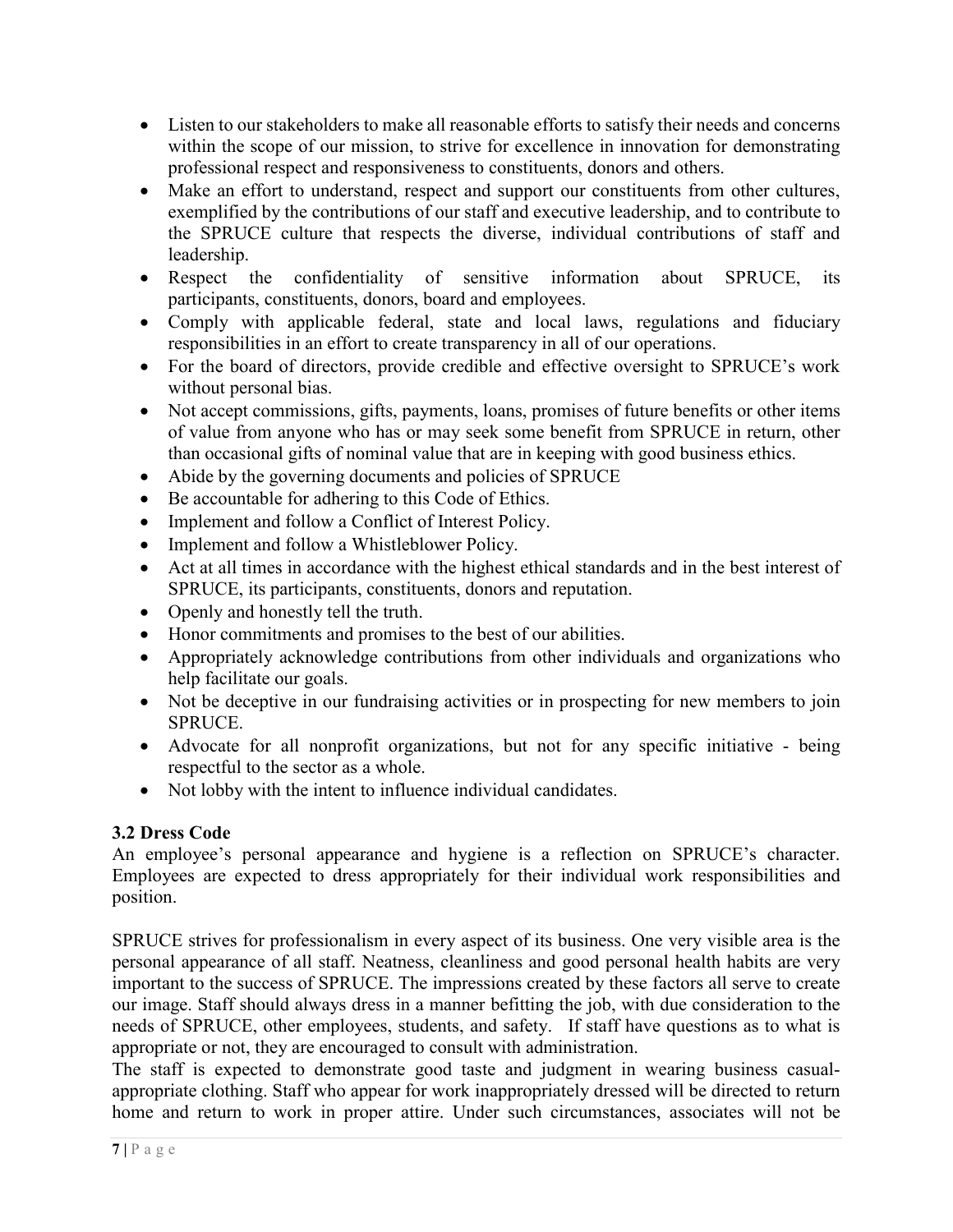compensated for the time away from work. Administration is responsible for monitoring the dress code, and it is every associate's responsibility to follow and abide by it.

#### **BUSINESS CASUAL DRESS CODE**

For teachers in the classroom, different classes may require appropriate class specific dress. Teachers and staff are leaders for students who represent SPRUCE, and should dress accordingly. Guidelines as to what constitutes appropriate attire within SPRUCE are outlined below.

#### **BUSINESS CASUAL—APPROPRIATE ATTIRE**

- Casual pants/slacks, jeans provided they are in very good condition, without tears or holes, dress casual pants (khaki's, corduroy, business)
- Skirts/dresses/shorts: No shorter than 3" above the knee
- Capri/cropped pants of a dressier style
- Dress, denim, knit and sport shirts, blouses, sweaters, cardigans, dressy knit, polo, T-shirts with minimal writing, sweatshirts, ties, scarves
- Dress shoes, boots, tennis or athletic shoes, slip on shoes

#### **BUSINESS CASUAL—INAPPROPRIATE ATTIRE**

- Tank/tube/halter/midriff or any other revealing tops/dresses, undershirts
- Leggings and pants that are tight and form-fitting (unless worn with a skirt, dress, long shirt)
- Sweat pants and jogging/wind suits or pajama pants
- Mini or short skirts/jumpers/split skirts/dresses shorter than 3" above the knee
- Caps/hats (Occasionally for class specific activities)
- Clothing with inappropriate logos, crude slogans, tacky pictures or are in poor taste
- Clothing that is too revealing, tight, short, baggy or oversized
- Any clothing items which are torn, stained or in poor condition

#### **OTHER**

- Extreme hairstyles, clothing and/or jewelry that do not present a businesslike appearance
- Visible body piercings or art (i.e., facial and tongue piercings) other than pierced ears (moderate in number)
- Excessive cologne/perfume

Please be mindful that you are working with children as a leader and role model. SPRUCE may require a more specific dress code as appropriate (e.g., seminars, open house, professional development, community events, etc.).

#### **3.3 Payday**

Paychecks (or electronic deposits) are distributed every 5<sup>th</sup> and 20<sup>th</sup> of the month. If the pay date lands on a holiday, paychecks will be distributed on the closest business day before the holiday. The paycheck will reflect work performed for the  $1<sup>st</sup>$ -15<sup>th</sup> and  $16<sup>th</sup>$ -end of month period. Paychecks include salary or wages earned less any mandatory or elected deductions. Mandatory deductions include federal or state withholding tax, and other withholdings. Elected deductions are deductions authorized by the employee, and may include, for example, contributions to benefit plans. Employees may contact the Executive Assistant to obtain the necessary authorization forms for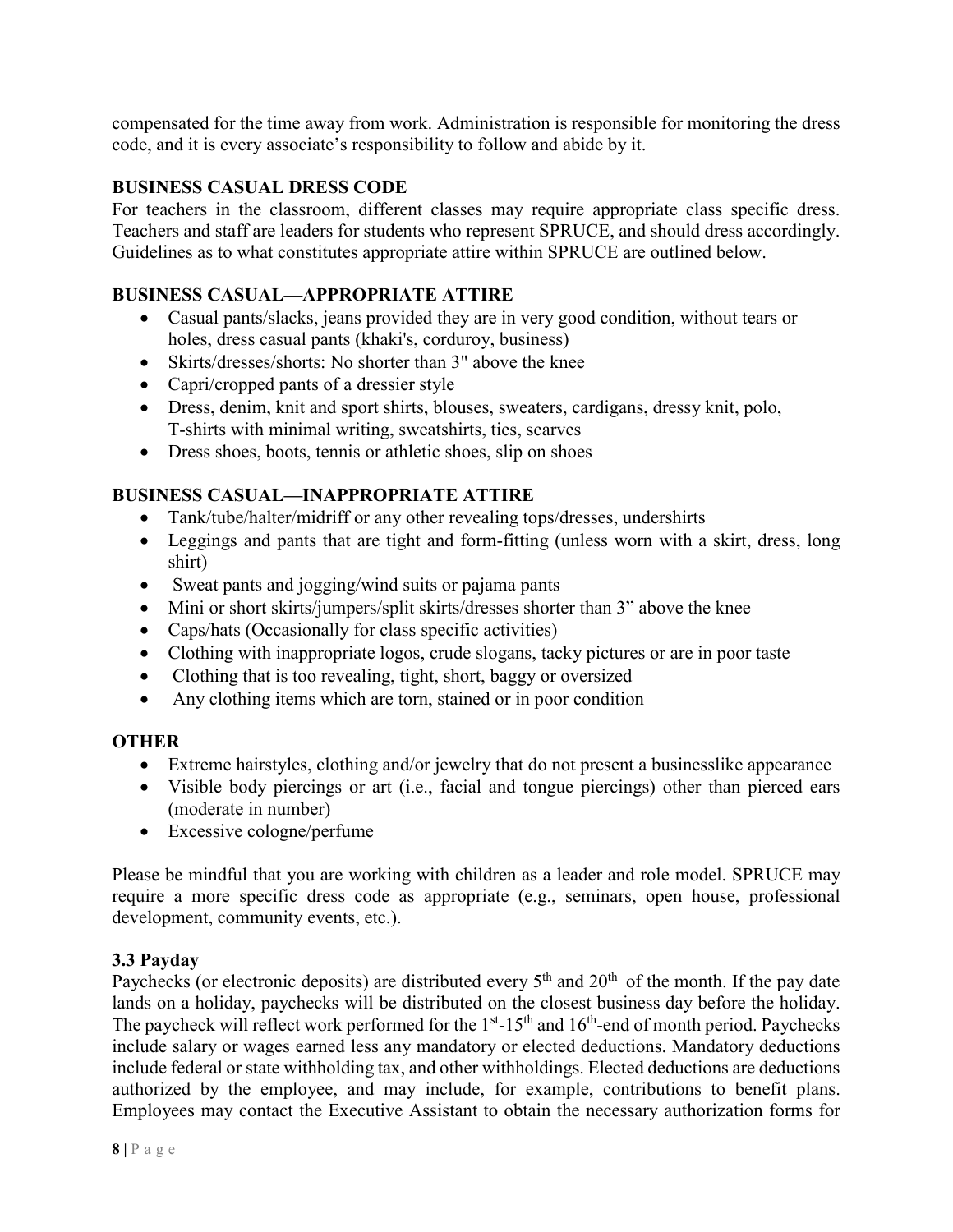requesting additional deductions from their paychecks. Notify the Executive Assistant if the direct deposit paycheck appears to be inaccurate. Advances on paychecks are not permitted. Information regarding final paychecks can be found under the termination section of this handbook. Paychecks will not be processed without submitting an approved SPRUCE time sheet signed by the employee.

Any change in name, address, telephone number, marital status or number of exemptions claimed by an employee must be reported to the Executive Assistant immediately.

# **3.4 SPRUCE Property**

SPRUCE property, such as equipment, vehicles, telephones, computers, and software, is not for private use. These devices are to be used strictly for SPRUCE business, and are not permitted off grounds unless authorized. SPRUCE property must be used in the manner for which it was intended. Upon termination, employees are required to surrender any SPRUCE property they possess. SPRUCE computers, internet and emails are a privileged resource, and must be used only to complete essential job-related functions. Employees are not permitted to download any "pirated" software, files or programs and must receive permission from a supervisor before installing any new software on a SPRUCE computer. Files or programs stored on SPRUCE computers may not be copied for personal use.

School keys are the property of SPRUCE and are loaned to staff members for their use during school assignments. The distribution of master keys is limited to the Executive Director. It is illegal for keys to be duplicated under any circumstances. At the close of each academic year or when an employee will no longer be assigned to the school, keys previously issued shall be returned.

- Keys will be issued/renewed to staff members at the start of each academic year.
- Staff members are totally responsible for the security of their keys.
- Students are not allowed to use staff member's keys.
- Keys are not to be left in desk drawers or in the open.
- In case of loss of keys, staff members are to immediately notify the Executive Assistant
- Lost keys will be replaced/rekeyed at employee expense.
- All keys will be collected at the end of the academic year and checked for discrepancies against records of keys that were issued at the beginning of academic year.
- All staff is reminded of the importance of maximum security for school keys at all times. The security of school and personal materials depends on the care that each staff member gives to the safeguarding of his or her keys.

SPRUCE requests that employees not receive personal calls while in class with students or that interfere with work responsibilities. If urgent, please keep personal calls to a minimum and conversations brief. Personal and work technology devices should be used minimally for activities that do not relate directly to student instruction, especially during class time.

Employees are reminded that they should have no expectation of privacy in their use of SPRUCE computers or other electronic equipment. Violations of these policies could result in disciplinary action.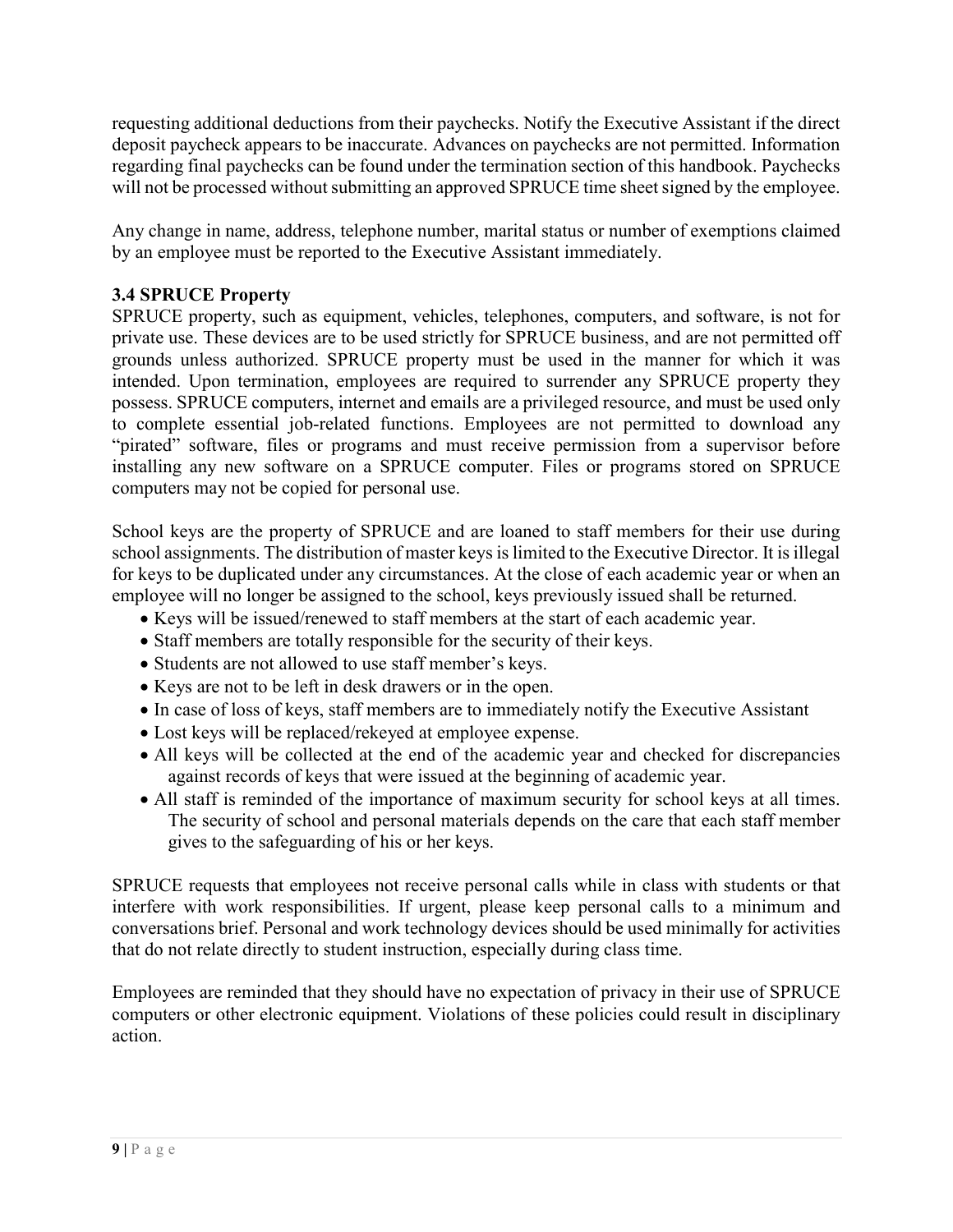SPRUCE's laptop computers are the legal property of the Silver SPRUCE Academy, Inc. and are provided to employees for use both on and off school grounds in order to enhance, enrich, and facilitate teaching and learning, administrative duties, school communications, as well as, achieving SPRUCE's goals, purposes, and mission. Laptop computers are to be used for schoolrelated business, curriculum enhancement, research, communications and other instructional purposes. Internet activities must be consistent with this purpose. Brief and occasional personal use of the electronic mail system or the internet is acceptable as long as it is not excessive or inappropriate, occurs during personal time (lunch or other breaks), and does not result in expense or harm to SPRUCE or otherwise violate this policy.

All SPRUCE resources that are issued to employees, all documents, email communication or data stored on the devices is subject to public record and therefore not private. This includes computers, files (current or deleted), portable media, portable storage devices, mobile devices, the Internet and email (including attachments).

# **The terms of use are listed below:**

- The laptop computer is property of SPRUCE and issued to employees for conducting school business. It is intended only for the use of the SPRUCE employee to whom it is assigned. SPRUCE must maintain a record of changes to an employee's computer and email passwords.
- The laptop computer must be at school during regularly scheduled workdays in order to receive administrative communications, upgrades to anti-virus and other software, to take daily attendance and other requirements of the student management system. The laptop MUST be with you in all professional development classes/settings.
- The employee may take the laptop computer home or to other locations after school hours, and is responsible for the safety and care of the device.
- The employee is responsible, at all times, for the care, appropriate use, and damages incurred to the laptop computer beyond normal wear and tear. A SPRUCE Administrator will determine whether assessed damages are normal wear and tear vs. negligent/inappropriate use. If it is determined that the damage is due to negligence, the cost for repair and/or replacement will be relayed to the employee. The cost can be withheld from the paycheck of the employee as deemed necessary.
- Each laptop computer allows you to store data locally; however, we encourage you to use other tools provided with cloud-based storage such as Google Drive and Backblaze. A SPRUCE Administrator will provide direction for proper backup protocol.
- The laptop computer must be returned to SPRUCE when necessary to receive upgrades. Staff will be notified when this becomes necessary.
- All users of the computer must adhere to SPRUCE's internet and Computer Use Policy.
- If the employee leaves the employment of SPRUCE, it is the employee's responsibility to return all equipment to SPRUCE Administrator prior to your last day of employment.
- SPRUCE is not responsible for any service interruption or loss of data.
- Any unauthorized use or installation of software may result in loss of laptop privileges and possible disciplinary action.
- Antivirus software has been installed and configured for the laptop. It is the borrower's responsibility to run regular Windows, antivirus and Malware scans and updates as recommended by Administration.
- Consent from SPRUCE is required to adjust or alter the laptop by the addition or deletion of any hardware or software.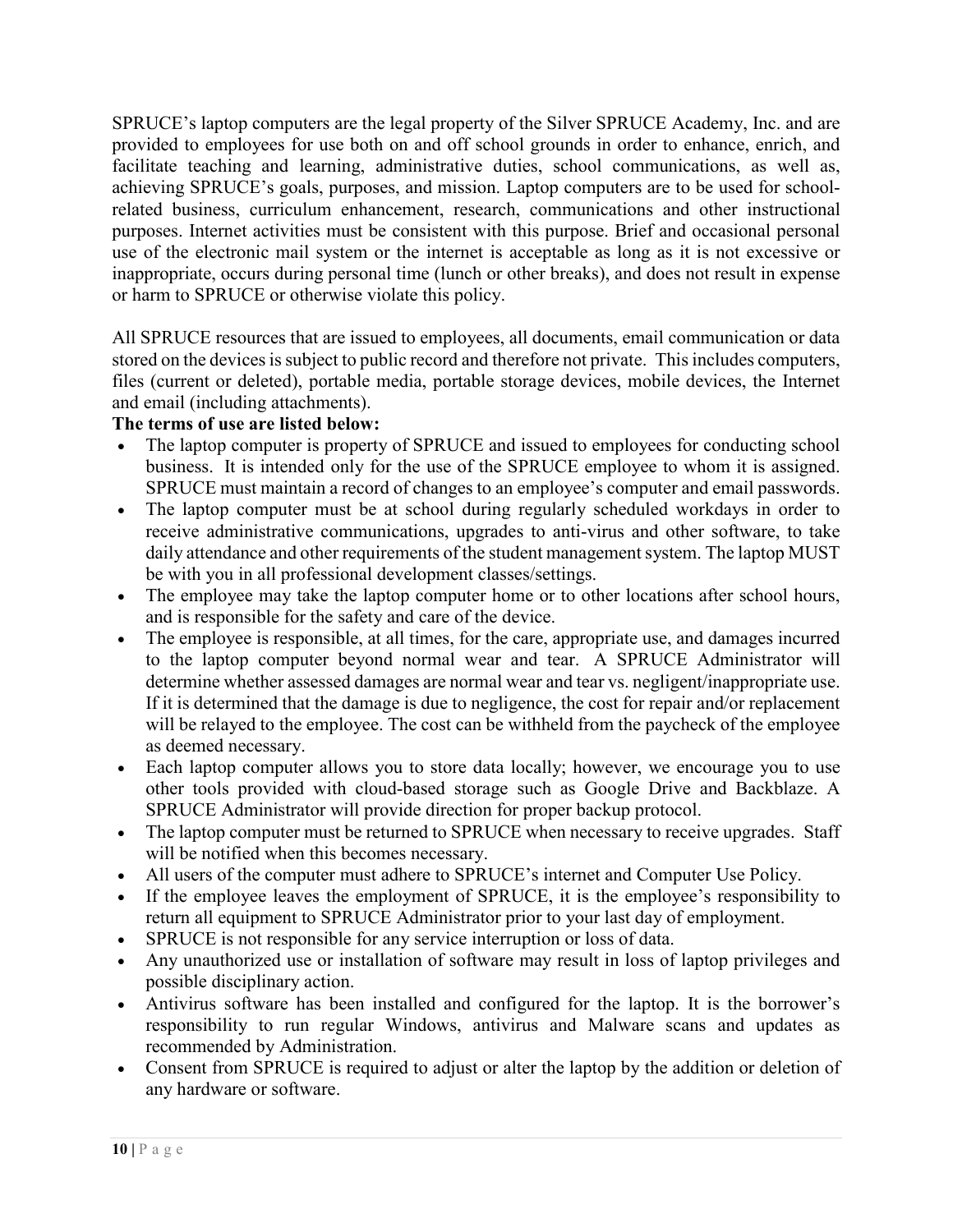- The user will keep the laptop in good working order and will notify SPRUCE of any defect or malfunction during use. Some repairs / issues may not be repairable and require replacement.
- The user is responsible for the confidentiality and security of identifiable student information or other sensitive data on the laptop.
- The laptop should always be used by or under the supervision of the employee to whom it has been issued. The user agrees to not allow the laptop to be used by an unknown or unauthorized person and assumes responsibility for the actions of others while using the laptop.
- The user is permitted to use the laptop on a wireless network outside SPRUCE as long as it does not require the installation of any additional firewall software or change of any network configurations.
- The user is responsible for the security and care of the laptop. (Laptop User Guidelines Below)
- If the laptop is lost, stolen, or damaged while on or off school property, the incident **MUST** be reported within 24 hours to SPRUCE Administrator, and local police.
- The user **MUST** return the laptop, including accessories upon employment termination, transfer out of a position that no longer requires a laptop, periods when employee is not actively working, or retirement in accordance with SPRUCE's exit procedures.

# **Laptop User Guidelines**

It is the employee's responsibility to keep their assigned laptop secure and protected at all times. Due care should be taken in the handling, transporting and usage of the laptop. Improper use or not being aware of safety issues can cause the laptop irreparable damage.

#### **The following suggestions include:**

- Use protected storage bags or carrying cases specifically designed for laptops.
- Lock laptops in cabinets or desks where and when necessary.
- Secure the laptop if you are temporarily leaving it unattended.
- Avoid creating a trip hazard when plugging in the laptop for power.
- Use car trunks or other means to keep laptop out of plain view and keep vehicle doors locked; however, be aware that extreme (hot or cold) temperatures in an enclosed vehicle will harm the laptop. Keep out of direct sunlight.
- Do not drop the laptop or allow it to fall.
- Do not leave the A/C adapter behind when moving the laptop.
- Keep drinks, food, lotion and other harmful materials away from the laptop.
- Make sure that before you put your laptop into its carrying bag, it is shut down.
- Inspect and clean the air vents in your laptop as part of your weekly routine.
- Operate your laptop on a hard surface preferably one that allows ventilation.
- Unplug any accessories whenever your laptop is not in use, even for short periods, as it uses power unnecessarily and can cause overheating.
- If your internet is delivered through DSL, cable or satellite, verify that your internet service provider (ISP) provides firewall protection.

# **RETURN POLICY**

Upon expiration of the term of this Agreement, the User shall return the computer, all related equipment and all software to SPRUCE. A SPRUCE Administrator shall promptly check in all equipment. If the User does not turn in the Laptop by the appointed date, the User's paycheck or any monies owed to SPRUCE by the user, may be withheld until all equipment is returned.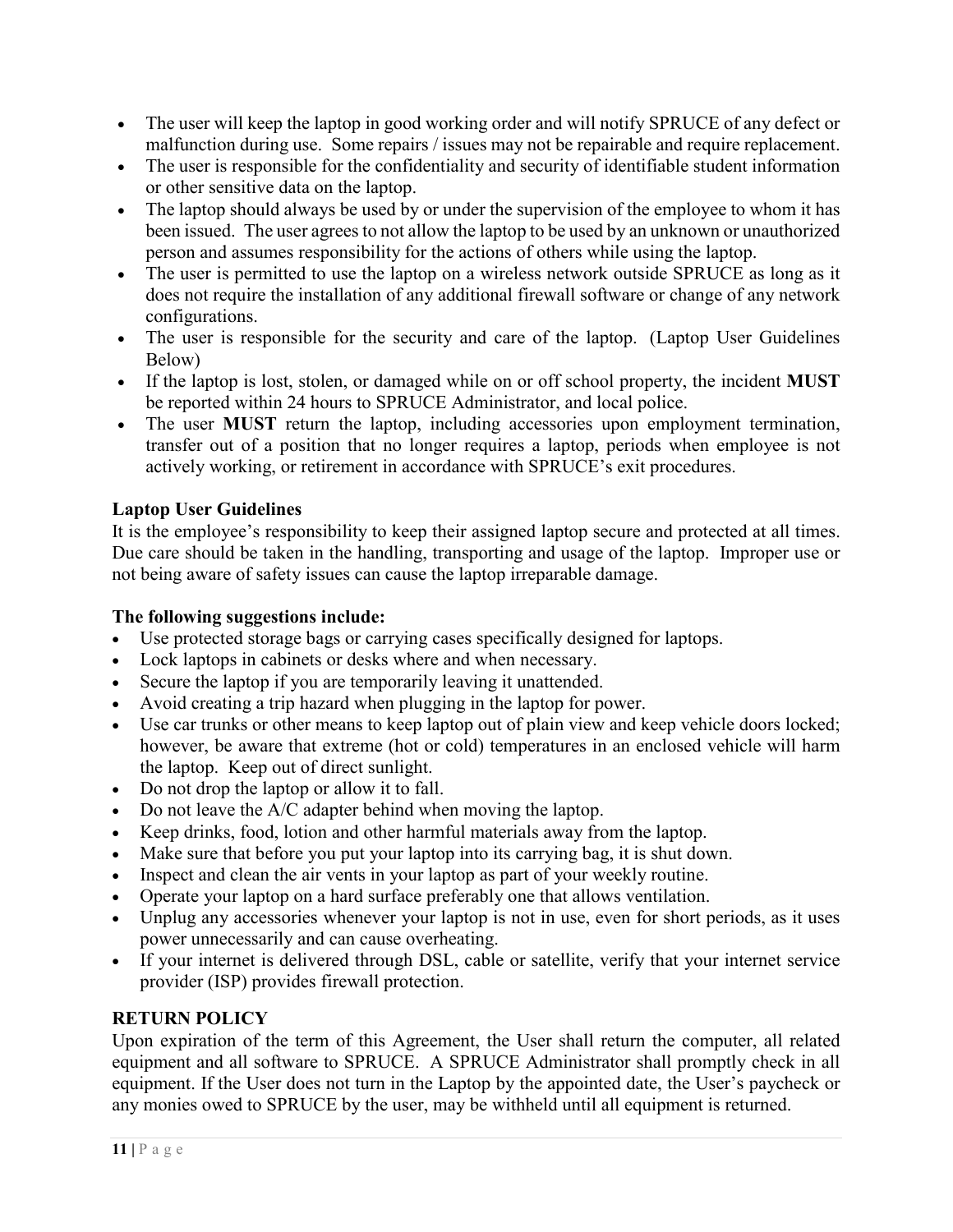SPRUCE provides technology, networks and internet services for the specific and limited purpose of achieving SPRUCE's goals and accomplishing its purposes and mission. Brief and occasional personal use of the electronic mail system or the Internet is acceptable as long as it is not excessive or inappropriate, occurs during personal time (lunch or other breaks), and does not result in expense or harm to SPRUCE or otherwise violate this policy.

Use is defined as "excessive" if it interferes with normal job functions, responsiveness, or the ability to perform daily job activities. Electronic communication should not be used to solicit or sell products or services that are unrelated to SPRUCE's business; distract, intimidate, or harass coworkers or third parties; or disrupt the workplace.

Use of SPRUCE computers, networks, and internet access is a privilege granted by management and may be revoked at any time for inappropriate conduct carried out on such systems, including, but not limited to:

- Sending chain letters or participating in any way in the creation or transmission of unsolicited commercial e-mail ("spam") that is unrelated to legitimate SPRUCE's purposes;
- Engaging in private or personal business activities, including excessive use of instant messaging and chat rooms (see below);
- Accessing networks, servers, drives, folders, or files to which the employee has not been granted access or authorization from someone with the right to make such a grant;
- Making unauthorized copies of SPRUCE's files or other SPRUCE data;
- Destroying, deleting, erasing, or concealing SPRUCE's files or other SPRUCE data, or otherwise making such files or data unavailable or inaccessible to SPRUCE or to other authorized users of SPRUCE systems;
- Misrepresenting oneself or SPRUCE;
- Violating the laws and regulations of the United States or any other nation or any state, city, province, or other local jurisdiction in any way;
- Engaging in unlawful or malicious activities;
- Deliberately propagating any virus, worm, Trojan horse, trap-door program code, or other code or file designed to disrupt, disable, impair, or otherwise harm either SPRUCE's networks or systems or those of any other individual or entity;
- Using abusive, profane, threatening, racist, sexist, or otherwise objectionable language in either public or private messages;
- Becoming involved in partisan politics;
- Causing congestion, disruption, disablement, alteration, or impairment of SPRUCE networks or systems;
- Maintaining, organizing, or participating in non-work-related Web logs ("blogs"), Web journals, "chat rooms", or private/personal/instant messaging;
- Failing to log off any secure, controlled-access computer or other form of electronic data system to which you are assigned, if you leave such computer or system unattended;
- Using recreational games;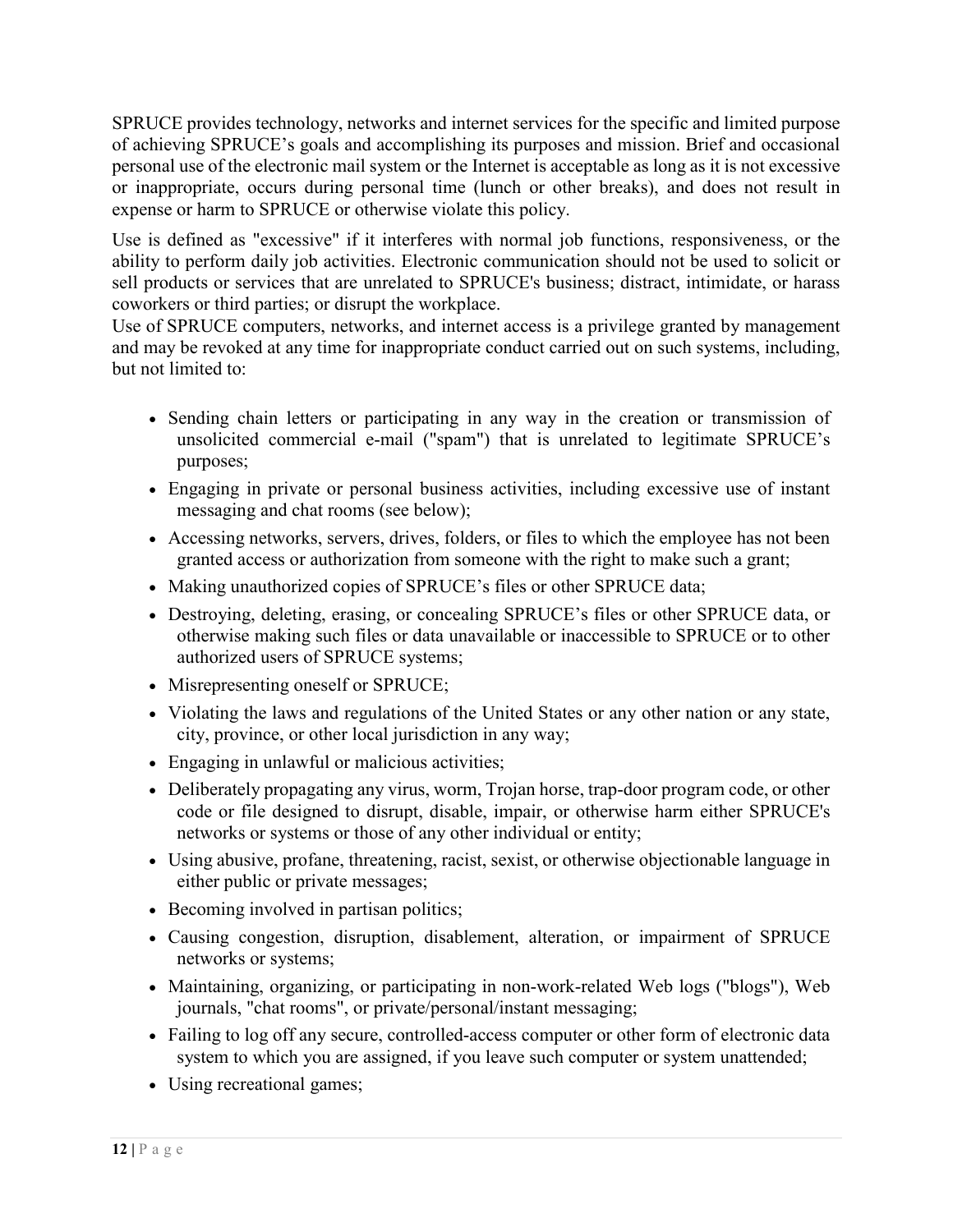- Defeating or attempting to defeat security restrictions on SPRUCE systems and applications;
- Employees are not to disclose confidential information to unauthorized individuals.

Using SPRUCE internet systems to access, create, view, transmit, or receive racist, sexist, threatening, or otherwise objectionable or illegal material, defined as any visual, textual, or auditory entity, file, or data, is strictly prohibited. Such material violates SPRUCE antiharassment policies and subjects the responsible employee to disciplinary action. SPRUCE's electronic mail system, internet access, and computer systems must not be used to harm others or to violate the laws and regulations of the United States or any other nation or any state, city, province, or other local jurisdiction in any way. Use of SPRUCE resources for illegal activity can lead to disciplinary action, up to and including dismissal and criminal prosecution. SPRUCE will comply with reasonable requests from law enforcement and regulatory agencies for logs, diaries, archives, or files on individual internet activities, e-mail use, and/or computer use. If you violate these policies, you could be subject to disciplinary action, up to and including dismissal.

# **Ownership and Access of Electronic Mail, Internet Access, and Computer Files; No Expectation of Privacy**

SPRUCE owns the rights to all data and files in any computer, network, or other information system used in SPRUCE and to all data and files sent or received using any SPRUCE system or using SPRUCE's access to any computer network, to the extent that such rights are not superseded by applicable laws relating to intellectual property. SPRUCE also reserves the right to monitor electronic mail messages (including personal/private/instant messaging systems) and their content, as well as any and all use by employees of the internet and of computer equipment used to create, view, or access e-mail and internet content. Employees must be aware that the electronic mail messages sent and received using SPRUCE equipment or SPRUCE-provided internet access, including web-based messaging systems used with such systems or access, are not private and are subject to viewing, downloading, inspection, release, and archiving by SPRUCE officials at all times. SPRUCE has the right to inspect all files stored in private areas of the network or on individual computers or storage media in order to assure compliance with SPRUCE policies and state and federal laws. No employee may access another employee's computer, computer files, or electronic mail messages without prior authorization from either the employee or an appropriate SPRUCE official.

# **Confidentiality of Electronic Mail**

As noted above, electronic mail is subject at all times to monitoring, and the release of specific information is subject to applicable state and federal laws and SPRUCE rules, policies, and procedures on confidentiality. Existing rules, policies, and procedures governing the sharing of confidential information also apply to the sharing of information via commercial software. Since there is the possibility that any message could be shared with or without your permission or knowledge, the best rule to follow in the use of electronic mail for non-work-related information is to decide if you would post the information on the office bulletin board with your signature.

It is a violation of SPRUCE policy for any employee, including system administrators and supervisors, to access electronic mail and computer systems files to satisfy curiosity about the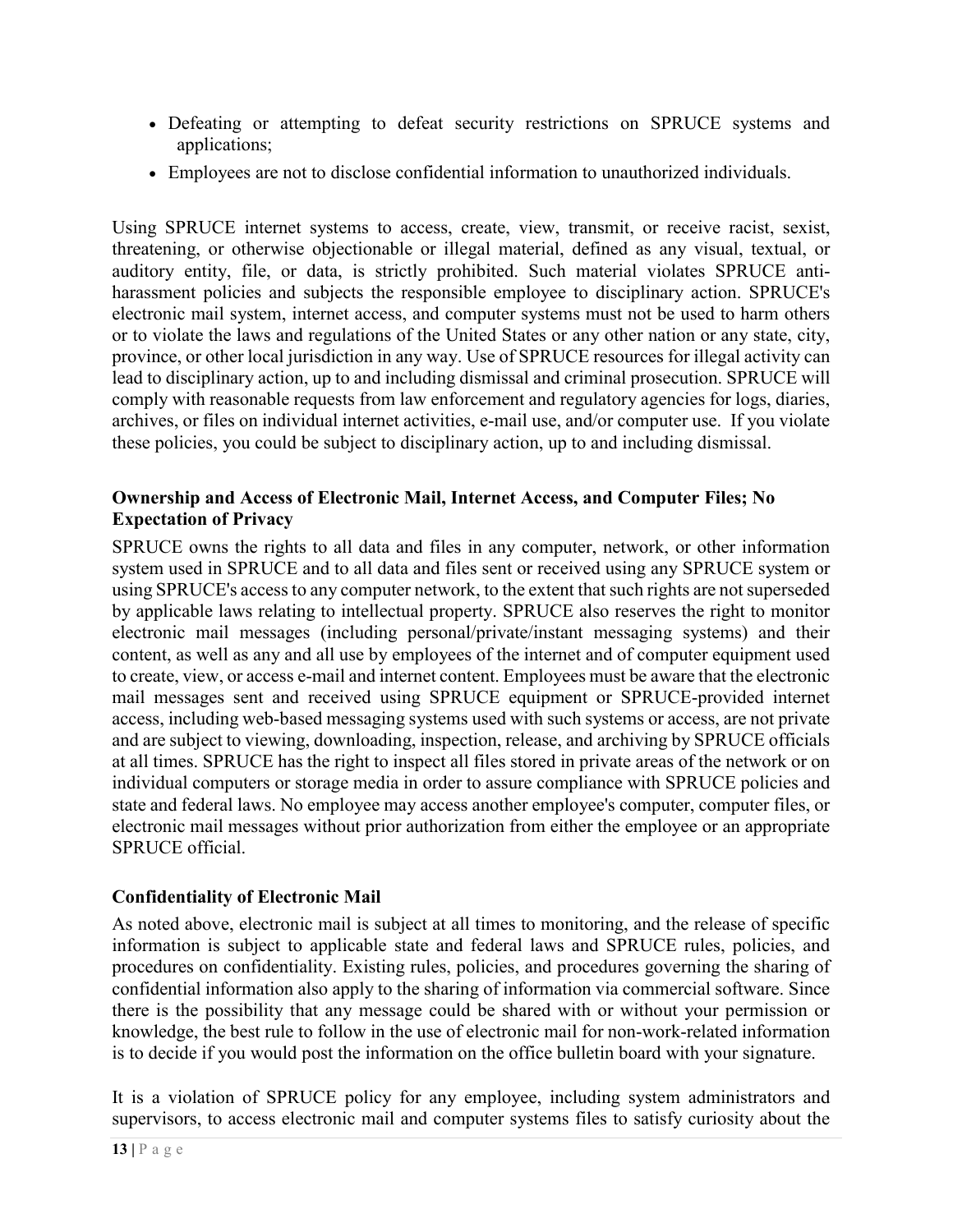affairs of others, unless such access is directly related to that employee's job duties. Employees found to have engaged in such activities will be subject to disciplinary action.

# **Electronic Mail Tampering**

Electronic mail messages received should not be altered without the sender's permission; nor should electronic mail be altered and forwarded to another user and/or unauthorized attachments be placed on another's electronic mail message.

# **Policy Statement for Internet/Intranet Browser(s)**

The internet is to be used to further SPRUCE's mission, to provide effective service of the highest quality to SPRUCE's customers and staff, and to support other direct job-related purposes. Supervisors should work with employees to determine the appropriateness of using the internet for professional activities and career development. The various modes of internet/intranet access are SPRUCE resources and are provided as business tools to employees who may use them for research, professional development, and work-related communications. Limited personal use of internet resources is a special exception to the general prohibition against the personal use of computer equipment and software.

Employees are individually liable for any damages incurred as a result of violating SPRUCE security policy, copyright, and licensing agreements.

# **3.5 Privacy**

Employees and employers share a relationship based on trust and mutual respect. However, SPRUCE retains the right to access all SPRUCE property including computers, desks, file cabinets, storage facilities, and files and folders, electronic or otherwise, at any time. Employees should not entertain any expectations of privacy when on SPRUCE grounds or while using SPRUCE property. All documents, files, voice-mails and electronic information, including e-mails and other communications, created, received or maintained on or through SPRUCE property are the property of SPRUCE, not the employee. Therefore, employees should have no expectation of privacy over those files or documents.

# **3.6 Personnel Files**

SPRUCE maintains a personnel file on each employee. These files are kept confidential to the extent possible. Employees may schedule a review of their personnel file upon request to the Executive Director. It is important that personnel files accurately reflect each employee's personal information. Employees are expected to inform SPRUCE of any change in name, address, home phone number, home address, marital status, number of dependents, or emergency contact information.

# **3.7 Conflict of Interest**

As an employee, you are expected to act at all times in SPRUCE's best interests and to exercise sound judgment unclouded by personal interests or divided loyalties. Both in performing your duties at SPRUCE and in your outside activities, you should avoid the appearance as well as the reality of a conflict of interest. A conflict of interest exists if your circumstances would lead a reasonable person to question whether your motivations are aligned with SPRUCE's best interests.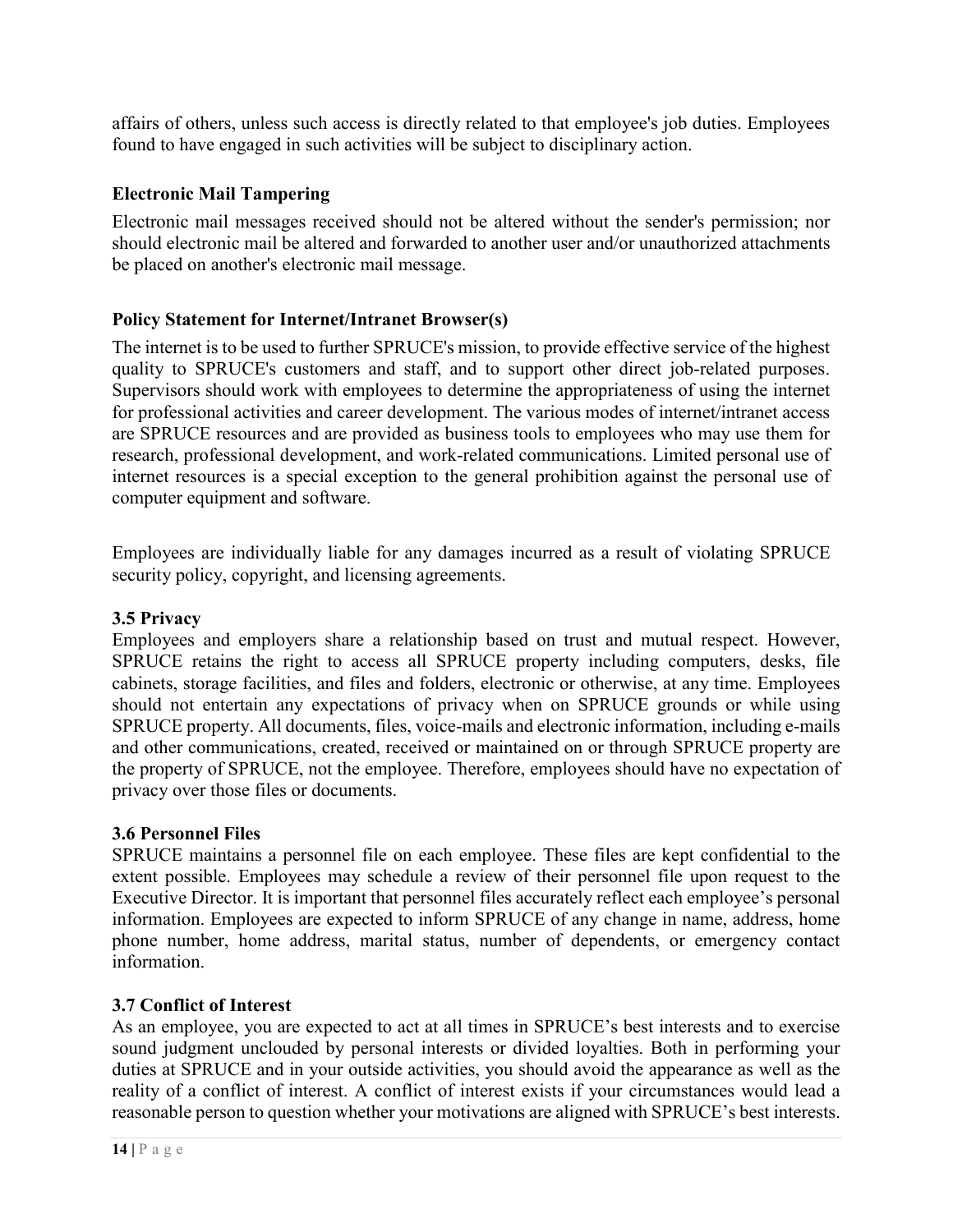If, for example, you are involved in an outside activity or have a financial or other personal interest that might interfere with your objectivity in performing SPRUCE duties and responsibilities, you may have a conflict of interest.

# **3.8 Confidentiality**

Employees will not disclose confidential information belonging to, or obtained through their affiliation with SPRUCE to any person, including their relatives, friends, business or professional associates, unless SPRUCE has authorized disclosure. This policy is not intended to prevent disclosure where disclosure is required by law. Board members, volunteers and employees are cautioned to demonstrate professionalism, good judgment, and care to avoid unauthorized or inadvertent disclosures of confidential information and should, for example, refrain from leaving confidential information contained in documents or on computer screens in plain view. Upon separation of employment, the employee shall return all documents, papers, and other materials, that may contain confidential information. Failure to adhere to this policy will result in discipline, up to and including separation of employment.

# **Section 4 - Employment Classification**

SPRUCE assigns positions, determines wages and compensates employees for overtime in accordance with state and local laws and the Fair Labor Standards Act.

# **4.1 Exempt Employees**

Exempt employees are those that are excluded from the overtime pay requirements of the Fair Labor Standards Act. Exempt employees are paid a salary and are expected to work beyond their normal work hours whenever necessary to accomplish the work of SPRUCE, not to exceed 40 hours/wk. Exempt employees are not eligible to receive overtime compensation. Employees should consult with an administrator if they have questions regarding their classification as an exempt employee.

# **4.2 Non-Exempt Employees**

Non-exempt employees are those eligible for overtime pay of 1.5 times the regular hourly rate of pay for all hours worked over 40 per workweek. All overtime must be approved in advance. Employees should consult with an administrator if they have questions regarding their classification as a non-exempt employee.

# **4.3 Part Time, Full Time or Temporary Status**

Part-time or full-time status depends on the number of hours per week an employee works. Regular employees who work fewer than 32 hrs/wk receive part-time classification. Part-time employees are not eligible for employee benefits as described in this handbook. Regular employees who work at least 32 hrs/wk receive full-time classification. Temporary employees may work either parttime or full-time. Only the Executive Director may change an employee's temporary status. Temporary employees are not eligible for employment benefits.

# **4.4 Licensure & Professional Development**

Employees are expected to maintain teaching license or other employment licenses. This includes professional development requirements, continuing education classes, certifications, and renewal. SPRUCE has a budget for approved professional development. A request for professional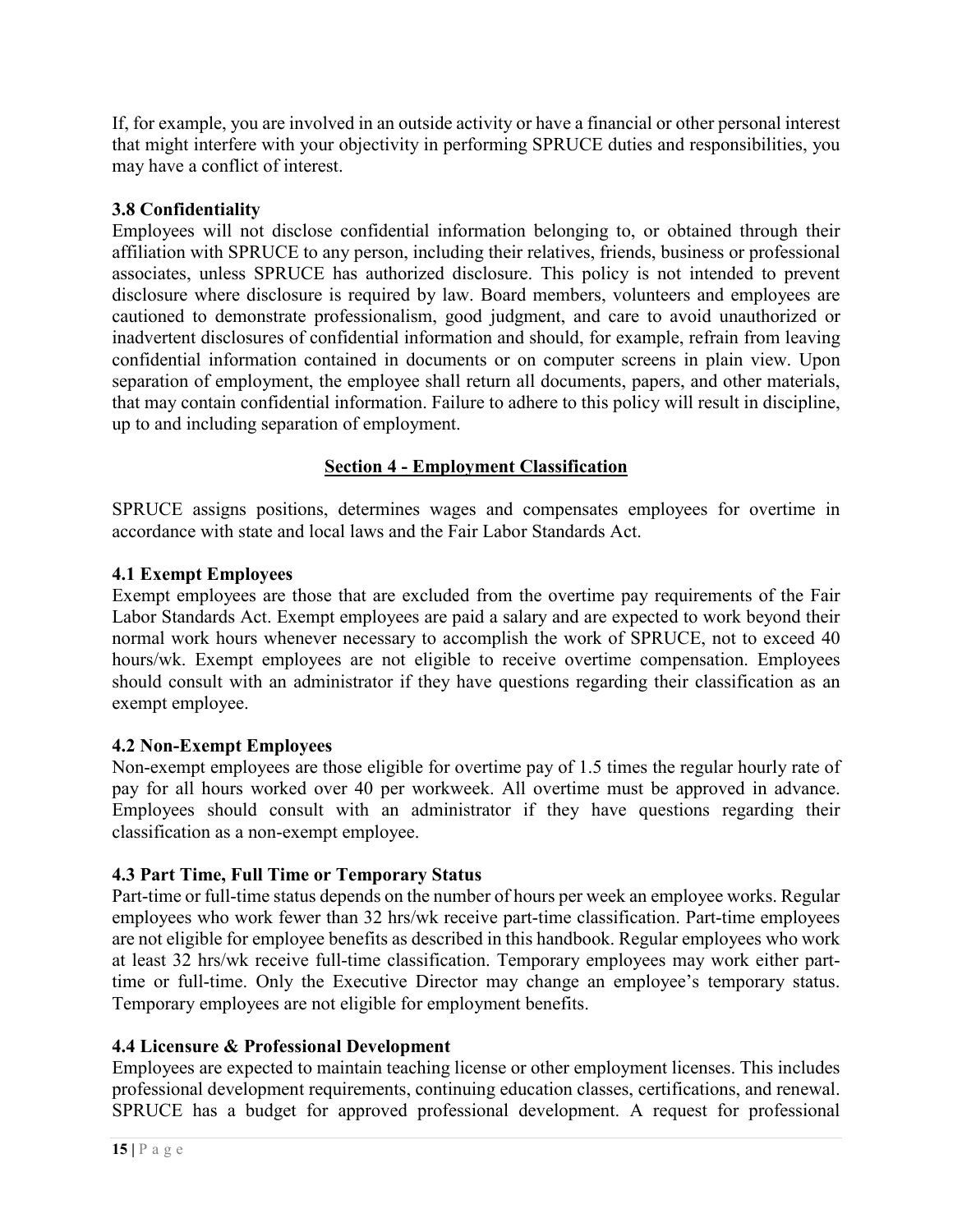development financial assistance must be requested to the Executive Director prior to scheduling, payment or attendance in a training. Staff will not receive reimbursement for professional development. Failure to maintain active licenses may result in termination.

# **Section 5 – Attendance Policies**

#### **5.1 General Attendance**

SPRUCE maintains working hours of 8:30am-3:30pm. Hours may vary depending on work location and job responsibilities. The Executive Director will provide employees with their work schedule. Should an employee have any questions regarding his/her work schedule, the employee should contact the Executive Director. SPRUCE does not tolerate absenteeism without excuse. Employees who will be late to or absent from work should notify a supervisor in advance, or as soon as practicable in the event of an emergency. Chronic absenteeism may result in disciplinary action. Employees who need to leave early, for illness or otherwise, should inform a supervisor before departure. Unauthorized departures may result in disciplinary action.

#### **5.2 Tardiness**

Employees are expected to arrive on time and ready for work. An employee who arrives late for their scheduled time is considered tardy. SPRUCE recognizes that situations arise which hinder punctuality; regardless, excessive tardiness is prohibited, and may be subject to disciplinary action.

#### **5.3 Breaks**

When working conditions permit, and pending the Executive Director's approval, full time employees are entitled to two 15-minute breaks for every six hours worked. Meal periods are paid for full time staff working over six hours, lasting for 30 minutes, considered working lunches, and must be approved in schedule by the Executive Director.

#### **Section 6 – Leave Policies**

#### **6.1 Vacations**

SPRUCE provides, as a benefit, paid vacations for its eligible employees. Forward requests for time off in advance to the Executive Director by email, who may approve or deny the request based on SPRUCE resources. SPRUCE is flexible in approving time off when doing so would not interfere with SPRUCE operations. Vacation days are granted only on a full day or half-day basis. A regular employee is eligible to receive paid time off after two months of full-time service. Time off may be taken any time except the last week of September and first week of October. Employees should consult with the Executive Assistant regarding the amount of vacation leave available/remaining. Vacation days may not be carried over into the next year. Abuse of this policy may result in disciplinary action.

#### **6.2 Sick Leave**

Situations may arise where an employee needs to take time off to address medical or other health concerns. SPRUCE requests that employees provide notification to the Executive Director as soon as practicable when taking time off. Sick days are granted on a paid basis to all employees. Employees may consult the Executive Assistant regarding the amount of (paid) sick leave provided each year. Sick days may not be carried over into the next year. Abuse of this policy may result in disciplinary action.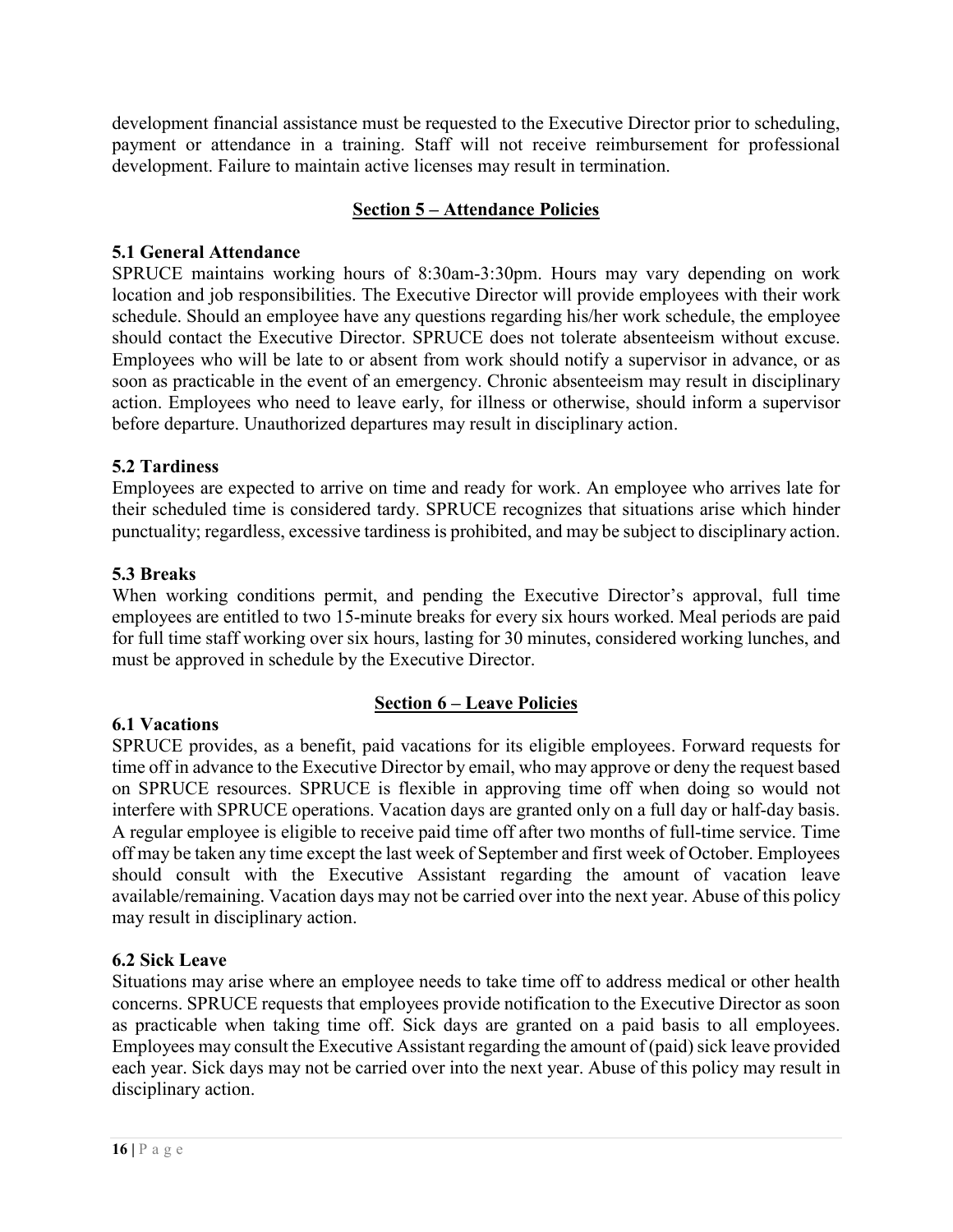# **6.3 Healthy Family & Workplaces Act**

Every employee receives three types of paid sick leave through the Healthy Family and Workplaces Act (HFWA). HFWA days may not be carried over into the next year. Abuse of this policy may result in disciplinary action.

1) Each employee receives HFWA which requires employers provide up to two weeks of normal hours worked in a 14 day period of paid sick leave to employees who are unable to work or telework under specific guidelines.

2) Paid Sick & Safe Time (PSST) can be used for "public health emergencies" and is accrued when employment begins, employees accrue one hour of PSST for every 30 hours they work, up to a maximum of 48 hours per year.

3) Public Health Emergency Leave (PHEL) can be used for "public health emergencies" for up to two weeks of normal hours worked in a 14 day period of paid sick leave to employees who are unable to work or telework under specific guidelines.

Please visit dol.gov/general/topic/benefits-leave

# **6.4 Calendar and Holidays**

SPRUCE operates by an annually approved academic calendar. Holidays are listed on the calendar including school breaks. Holidays are observed on an unpaid basis for all employees.

#### **6.5 Jury Duty Time Off**

SPRUCE understands that occasionally employees are called to serve on a jury. Employees who are selected for jury duty must provide a copy of their jury summons to a supervisor. Time taken for jury duty is granted on an unpaid basis.

#### **6.6 Voting Time Off**

Employees are encouraged to participate in elections by mail in ballot, early voting outside of work hours, or voting outside of scheduled work hours. Voting time off is unpaid.

#### **6.7 Military Leave**

Employees called to active military duty, military reserve or National Guard service may be eligible to receive time off under the Uniformed Services Employment and Reemployment Rights Act of 1994. To receive time off, employees must provide notice and a copy of their report orders to an immediate supervisor. Military leave is granted on an unpaid basis. Upon return with an honorable discharge, an employee may be entitled to reinstatement and any applicable job benefits they would have received if present, to the extent provided by law. Every employer, regardless of the number of people employed, is required to comply with the Uniformed Services Employment and Reemployment Rights Act. Under the Act, employers are prevented from taking disciplinary action against an employee because of their military status. For more information on the USERRA, visit the Department of Labor's website at www.dol.gov/elaws/vets/userra/mainmenu.asp.

#### **6.8 Leave of Absence**

Regular full-time employees may request an unpaid leave of absence after the exhaustion of paid leave. A request for a leave of absence must be submitted in writing in advance to the Executive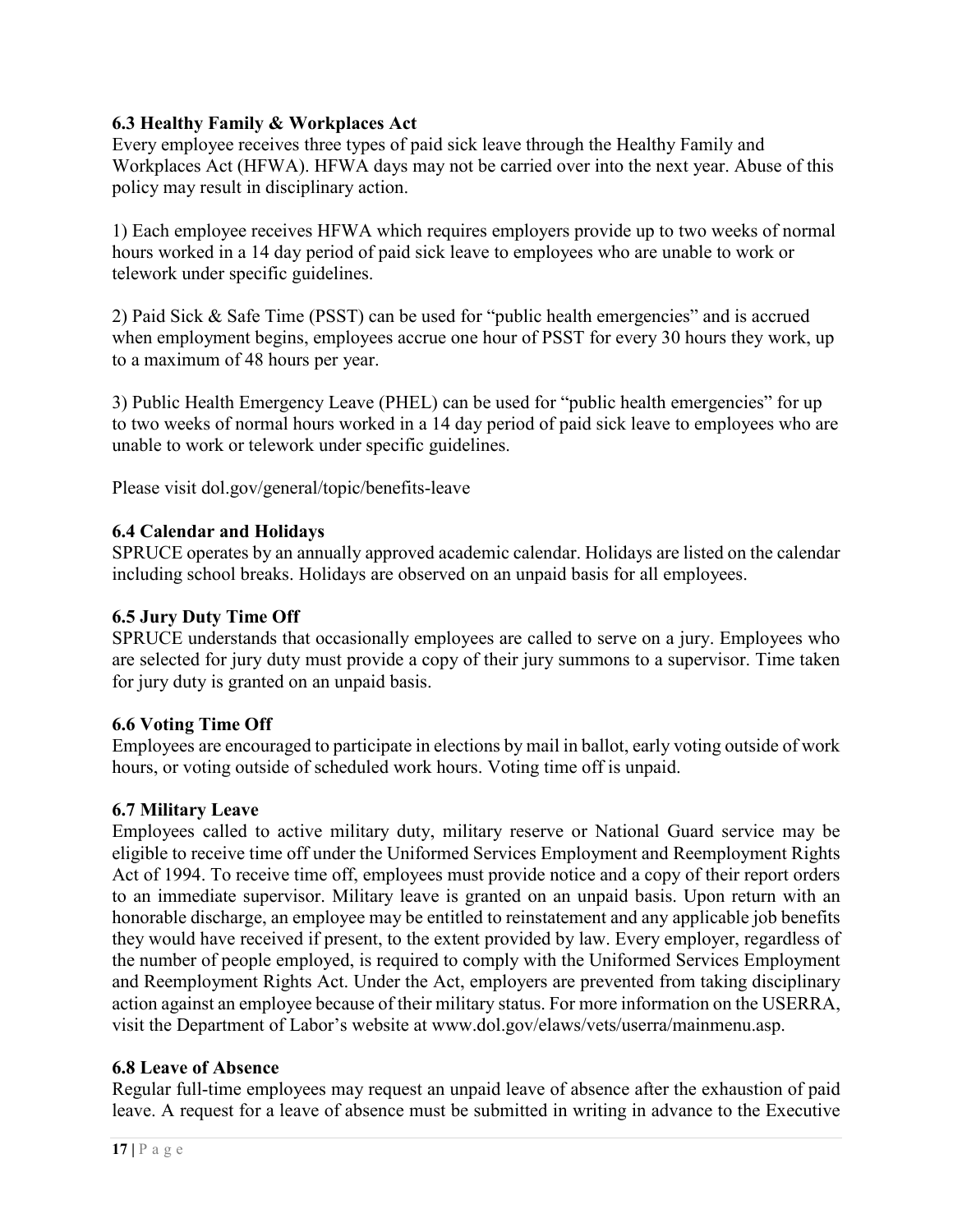Director. Leave of absences that are granted are unpaid, and will not be considered until an employee has exhausted all appropriate accrued leave balances. Continuation of employee benefits during a leave of absence will be addressed on an individual basis, as required by law.

# **Section 7 – Work Performance**

# **7.1 Expectations**

SPRUCE expects every employee to act in a professional manner. Satisfactory performance of job duties and responsibilities is key to this expectation. Employees should attempt to achieve their job objectives, and act with diligence and consideration at all times. Poor job performance can result in disciplinary action, up to and including termination.

# **7.2 Reviews**

SPRUCE may periodically evaluate an employee's performance. The goal of a performance review is to identify areas where an employee excels and areas that need improvement. SPRUCE uses performance reviews as a tool to determine pay increases, promotions and/or terminations. All performance reviews are based on merit, achievement, and other factors may include but are

not limited to:

- Quality of work
- Attitude
- Knowledge of work
- Job skills
- Attendance and punctuality
- Teamwork and cooperation
- Compliance with SPRUCE policy
- Past performance reviews
- Improvement
- Acceptance of responsibility and constructive feedback

Employees should note that a performance review does not guarantee a pay increase or promotion. Written performance evaluations may be made at any time to advise employees of unacceptable performance. Evaluations or any subsequent change in employment status, position or pay does not alter the employee's at will-relationship with SPRUCE.

#### **7.3 Insubordination**

Supervisors and employees should interact with mutual respect and common courtesy. Employees are expected to take instruction from supervisors or other persons of authority. Failure to comply with instructions or unreasonably delaying compliance is considered insubordination. Acts of insubordination are subject to disciplinary action, up to and including termination. If an employee disagrees with a supervisor, the employee should first try to mediate the situation by explaining their position. If possible, a compromise might be met and accusations of insubordination avoided.

# **Section 8 – Discipline Policy**

**8.1 Grounds for Disciplinary Action**  SPRUCE reserves the right to discipline and/or terminate any employee who violates SPRUCE polices, practices, or rules of conduct. Poor performance and misconduct are also grounds for discipline or termination.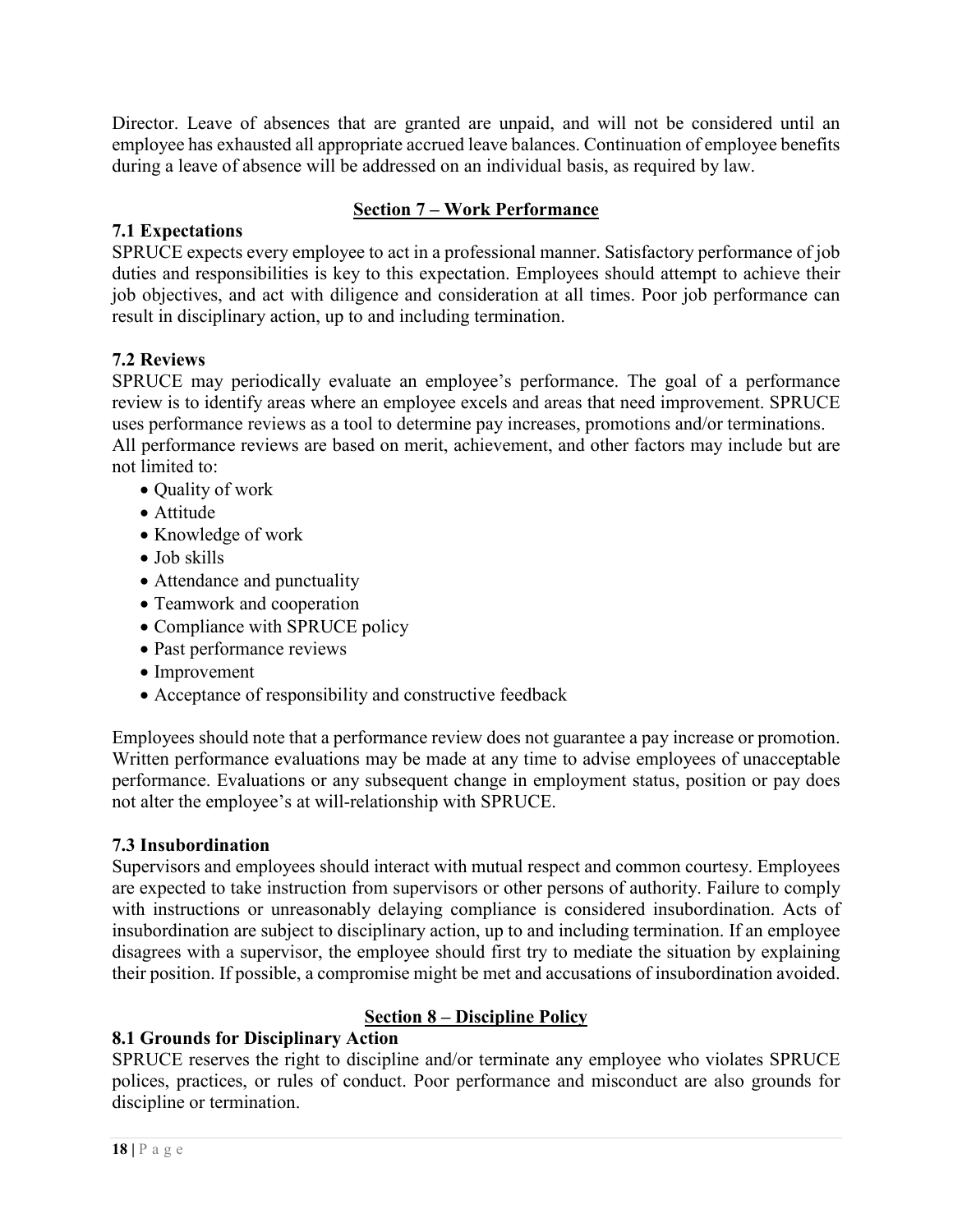The following actions are unacceptable and considered grounds for disciplinary action. This list is not comprehensive; rather, it is meant merely as an example of the types of conduct that SPRUCE does not tolerate.

These actions include, but are not limited to:

- •Engaging in acts of discrimination or harassment in the workplace
- •Possessing, distributing or being under the influence of illicit controlled substances
- •Being under the influence of a controlled substance, a prescription medication, a legal drug, or alcohol at work, on SPRUCE premises, or while engaged in SPRUCE business
- Unauthorized use of SPRUCE property, equipment, devices or assets
- •Damage, destruction or theft of SPRUCE property, equipment, devices or assets
- •Removing SPRUCE property without prior authorization or disseminating SPRUCE information without authorization
- •Falsification, misrepresentation or omission of information, documents or records
- •Lying
- •Insubordination or refusal to comply with directives
- •Failing to adequately perform job responsibilities
- Excessive or unexcused absenteeism or tardiness
- •Disclosing confidential or proprietary SPRUCE information without permission
- Illegal or violent activity
- Falsifying injury reports or reasons for leave
- •Possessing unauthorized weapons on premises
- •Disregard for safety and security procedures
- Disparaging or disrespecting supervisors and/or co-workers; and
- •Any other action or conduct that is inconsistent with SPRUCE policies, procedures, standards or expectations.

This list exhibits the types of actions or events that are subject to disciplinary action. It is not intended to indicate every act that could lead to disciplinary action. SPRUCE reserves the right to determine the severity and extent of any disciplinary action based on the circumstances of each case.

#### **8.2 Procedures**

Disciplinary action is any one of a number of options used to correct unacceptable behavior or actions. Discipline may take the form of oral warnings, written warnings, probation, suspension, demotion, discharge, removal or some other disciplinary action, in no particular order. The course of action will be determined by SPRUCE at its sole discretion, as it deems appropriate.

# **8.3 Termination**

Employment with SPRUCE is on an at-will basis and may be terminated voluntarily or involuntarily at any time. Upon termination, voluntary quitting, or contract non-renewal, an employee is required:

- to continue to work until the last scheduled day of employment;
- to turn in all reports and paperwork required to be completed by the employee when due and no later than the last day of work;
- to return all files, documents, equipment, keys, access cards, software or other property belonging to SPRUCE that are in the employee's possession, custody or control, and turn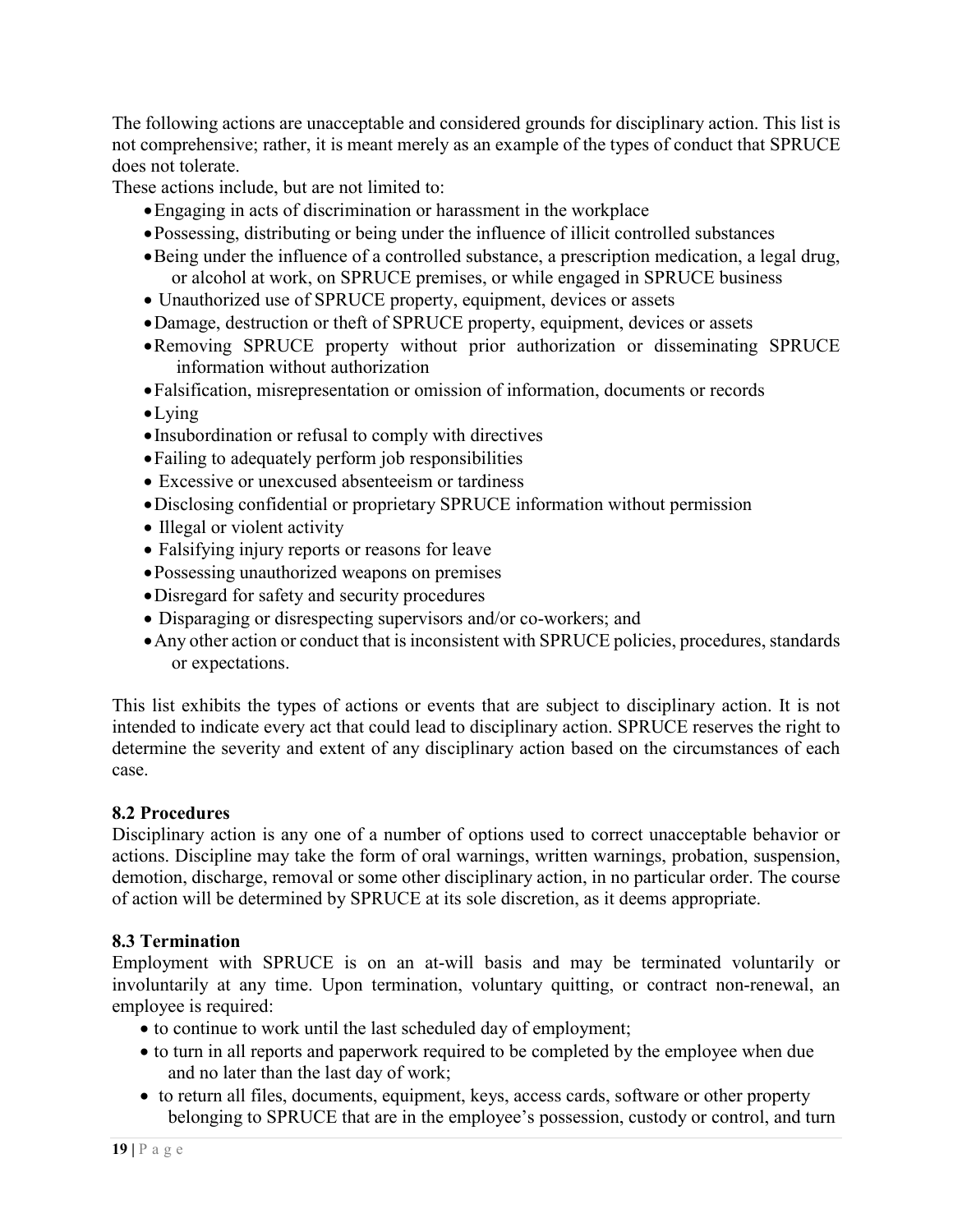in all passwords to his/her supervisor and recorded by admin;

- to participate in an exit interview/meeting as requested by the Executive Director
- to get approval from the Executive Director of the classroom inventory and remove personal items.
- to collect final paycheck after completing termination requirements. The cost of repair/replacement of computer and electronic equipment, the cost of re-keying SPRUCE facilities or rental premises, or other costs incurred by SPRUCE due to the failure of the employee to return SPRUCE in good condition may be deducted from the final paycheck.

#### **Section 9 – Health and Safety**

#### **9.1 Workplace Safety**

SPRUCE takes every reasonable precaution to ensure that employees have a safe working environment. Safety measures and rules are in place for the protection of all employees. Ultimately, it is the responsibility of each employee to help prevent accidents. To ensure the continuation of a safe workplace, all employees should use all safety and protective equipment provided to them, and maintain work areas in a safe and orderly manner, free from hazardous conditions. Employees who observe an unsafe practice or condition should report it to the Executive Director or Executive Assistant immediately. Employees are prohibited from making threats against anyone in connection with his/her work or engaging in violent activities while in the employ of SPRUCE. Any questions regarding safety and safe practices should be directed to the Executive Director. In the event of an accident, employees must notify the Executive Director immediately. Report every injury, regardless of how minor, to the Executive Director immediately. Physical discomfort caused by repetitive tasks must also be reported. For more information about on the job injuries, refer to the worker's compensation section of this handbook. Employees should recognize any potential fire hazards and be aware of fire escape routes and fire drills. Do not block fire exits, tamper with fire extinguishers or otherwise create fire hazards.

#### **9.2 Workplace Security**

Employees must be alert and aware of any potential dangers to themselves, their coworkers, or students. Take every precaution to ensure that your surroundings are safe and secure. Guard personal belongings and SPRUCE property. Report any suspicious activity immediately.

#### **9.3 Emergency Procedures**

SPRUCE intends to provide a safe environment for our participants, collaborating organizations, and our employees. Employees need to become familiar with the four calls for actions, acknowledge the calls when announced, and allow the teacher/staff/admin the final decision on execution of student safety depended on the situation and location;

- **SHELTER- "For a Hazard Using a Safety Strategy"**
- **EVACUATE- "To the Announced Location"**
- **LOCKOUT- "Secure the Perimeter"**
- **LOCKDOWN- "Locks, Lights, Out of Sight"**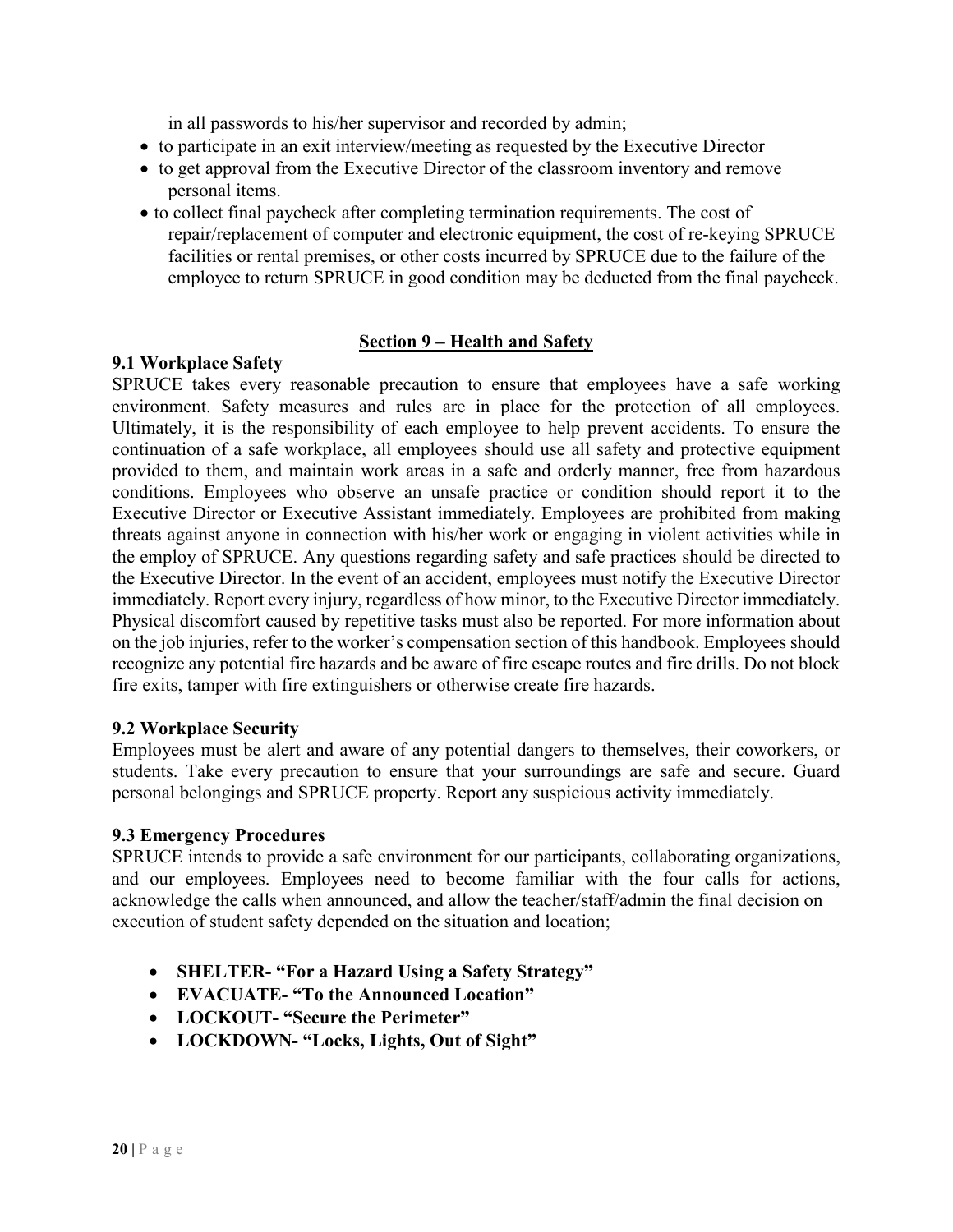# **SHELTER- "For a Hazard Using a Safety Strategy"**

Shelter is called when the need for personal protection is necessary. **Sample Hazards** include Tornado, Hazmat.

**Sample Safety Strategies** include evacuating to a shelter, seal the room, or move to safe area. **Students** are expected to understand appropriate hazards and safety strategies.

**Teachers** are expected to understand appropriate hazards and safety strategies, take roll, account for students, and communicate with administration/parents.

# **EVACUATE- "To the Announced Location"**

Evacuate is called to relocate students and staff from one location to another.

**Sample Evacuations** include fire, fumes, and flood.

**Sample Safety Strategies** include emergency evacuation of any facility to a different location **Students** are expected to bring phone (if available), leave other personal items behind, form a single file line, keep hands visible, be prepared for alternatives during response

**Teachers** are expected to know emergency exit plan for facility, take attendance sheet, account for students while moving to evacuation location, and communicate with administration/ parents.

# **LOCKOUT- "Secure the Perimeter"**

Lockout is called when there is a threat or hazard OUTSIDE of the facility.

**Sample Lockout Scenarios** include emergency personnel notifications, wild animals, and people of suspicion.

**Sample Safety Strategies** include locking doors, closing windows, operating indoors normally **Students** are expected to return inside facility and do business as usual.

**Teachers** are expected to recover students and staff from outside facility, account for all students, do business as usual while increasing situational awareness, and communicate with administration/parents.

# **LOCKDOWN- "Locks, Lights, Out of Sight"**

Lockdown is called when there is a threat or hazard INSIDE of the facility.

**Sample Lockdowns Scenarios** include admin notification of an intruder, threat, or hazard. **Sample Safety Strategies** include keeping students calm, safety personal/admin/parents informed

**Students** are expected to move away from sight, maintain silence, remain calm, silence phones **Teachers** are expected to lock classroom door, lights out, move away from sight, maintain silence, take roll to account for students, and communicate with administration/parents by TEXT ONLY in assigned and organized intervals to reduce jammed phone lines.

In the event of an emergency discovered by an employee, dial 911 immediately while taking responsibility for your students, other students, staff, and immediate area. If you hear a fire alarm or other emergency alert system, proceed quickly and calmly with your students and attendance sheet to the nearest exit. Once the building has been evacuated, only an administrator or emergency personnel may authorize employees to reenter. Please respect all posted emergency evacuation signs.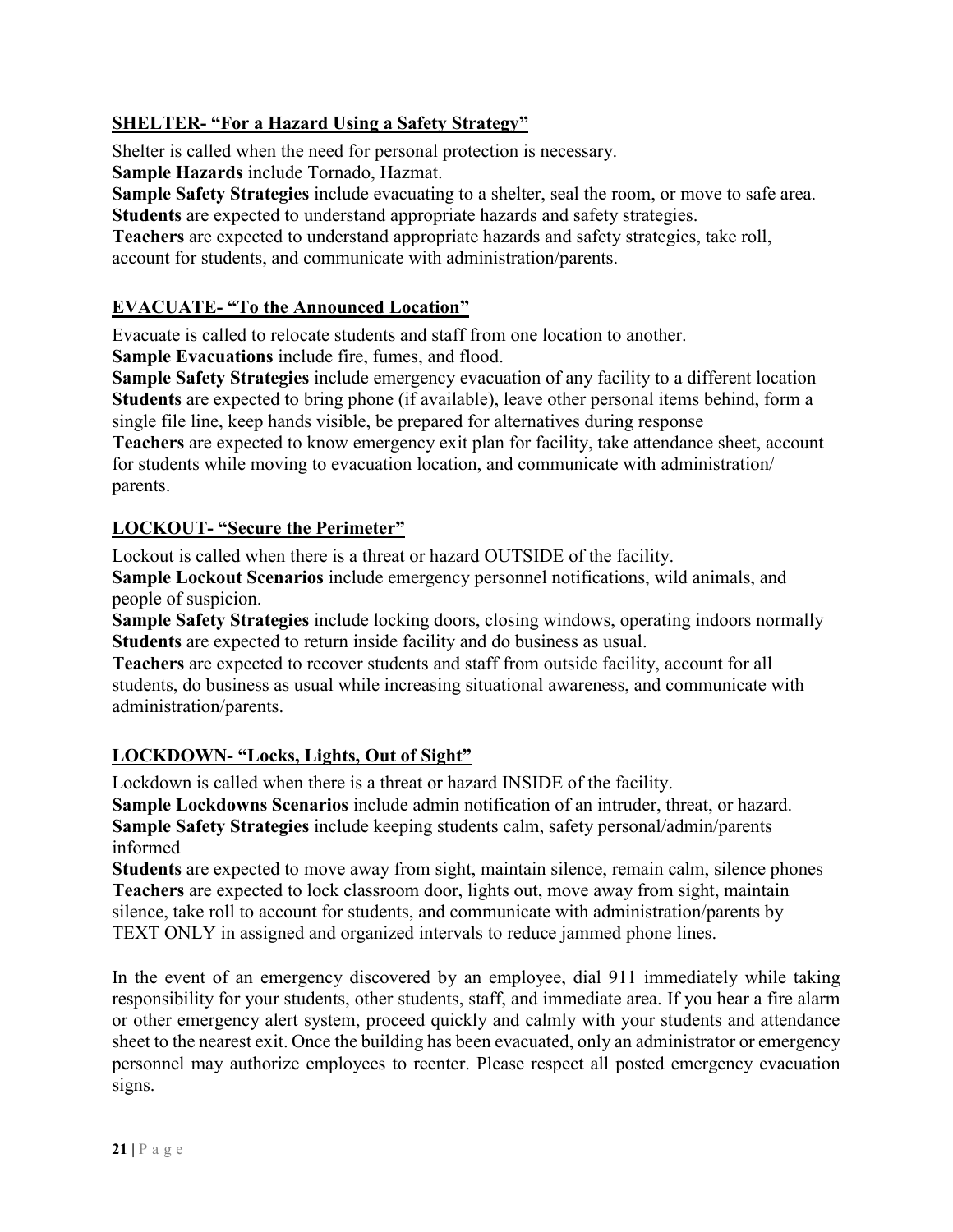The final decision on execution of student safety is depended on the situation and location and determined by the teacher.

#### **Section 10 - Employee Benefits**

SPRUCE does not offer any benefit plans.

#### **10.1 Health Insurance**

SPRUCE does not offer health insurance.

#### **10.2 Workers' Compensation**

As required by law, SPRUCE provides workers' compensation benefits for the protection of employees with work-related injuries or illnesses. Workers' compensation insurance provides coverage to employees who receive job related injuries or illnesses. If an employee is injured or becomes ill because of his/her job, it is the employee's responsibility to immediately notify a supervisor of their injury in order to receive benefits. Report every illness or injury to a supervisor, regardless of how minor it appears. SPRUCE will advise the employee of the procedure for submitting a workers' compensation claim. If necessary, injured employees will be referred to a medical care facility. Employees should retain all paperwork provided to them by the medical facility. Failure to report a work-related illness or injury promptly could result in denial of benefits. An employee's report should contain as many details as possible, including the date, time, description of the illness or injury, and the names of any witnesses. A separate insurance organization administers the worker's compensation insurance. Representatives of SPRUCE may contact injured employees regarding their benefits under the plan. Additional information regarding workers' compensation is available from the Executive Assistant.

#### **Section 11 - Termination**

#### **11.1 Voluntary Termination**

SPRUCE recognizes that personal situations may arise which require a voluntary termination of employment. Should this occur, SPRUCE requests that the employee provide two weeks advance notice in writing. This request does not alter an employee's at-will relationship with SPRUCE. All rights and privileges of employment with SPRUCE terminate upon the date of separation. As further discussed in Section 8.3, terminating employees are required to return all SPRUCE property assigned to them. Failure to do so may result in the withholding of their final paycheck.

#### **11.2 Final Paycheck**

Employees who terminate employment with SPRUCE will be given their final paycheck on SPRUCE's next day of paycheck business.

#### **11.3 Exit Interview**

SPRUCE will request an exit interview upon notice of termination. The purpose of the exit interview is to complete necessary forms, collect SPRUCE property and discuss employment experiences with SPRUCE.